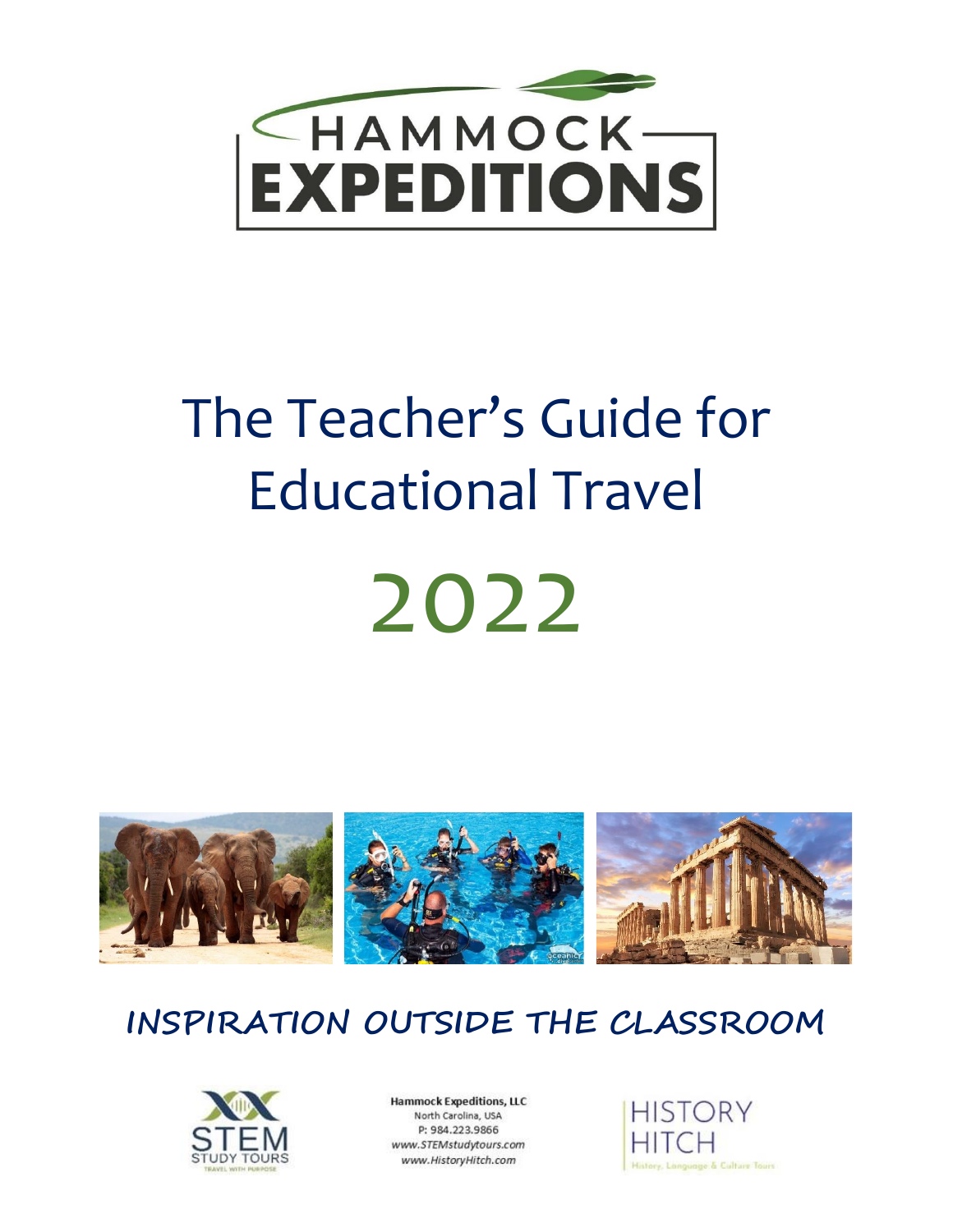

A warm welcome to our valued teachers!

I would like to personally thank each of you for supporting our educational programs and take a moment of your time to share some details that we feel might enhance your trip. At STEM Study Tours and History Hitch, we strive to provide the highest levels of customer service and believe that sharing as much information as possible prior to your tour is of the utmost importance, allowing you to plan for your most successful trip yet. That said, we hope the following information will help you to prepare. We sincerely hope that your pupils enjoy a trip of a lifetime and that you have an experience that is the best ever!

In this document, we have tried to list items that we feel you need to be aware of to assist in planning and operating your upcoming tour as well as adding a few hints and tips we have picked up over the years. Of course, we are always here for any questions and to help in any way. If you ever need assistance, you need only to ask. We are here to help.

*If I may ever be of personal service to you, please do not hesitate to call upon me.* 

Thank you for being our guest! We sincerely appreciate your business and will work hard to ensure this is your best school tour.

Warmest Regards,

Michele

Michele Hammock **STEM Study Tours & History Hitch, Founder** USA: 984.223.9866; Cell: 417.598.9598



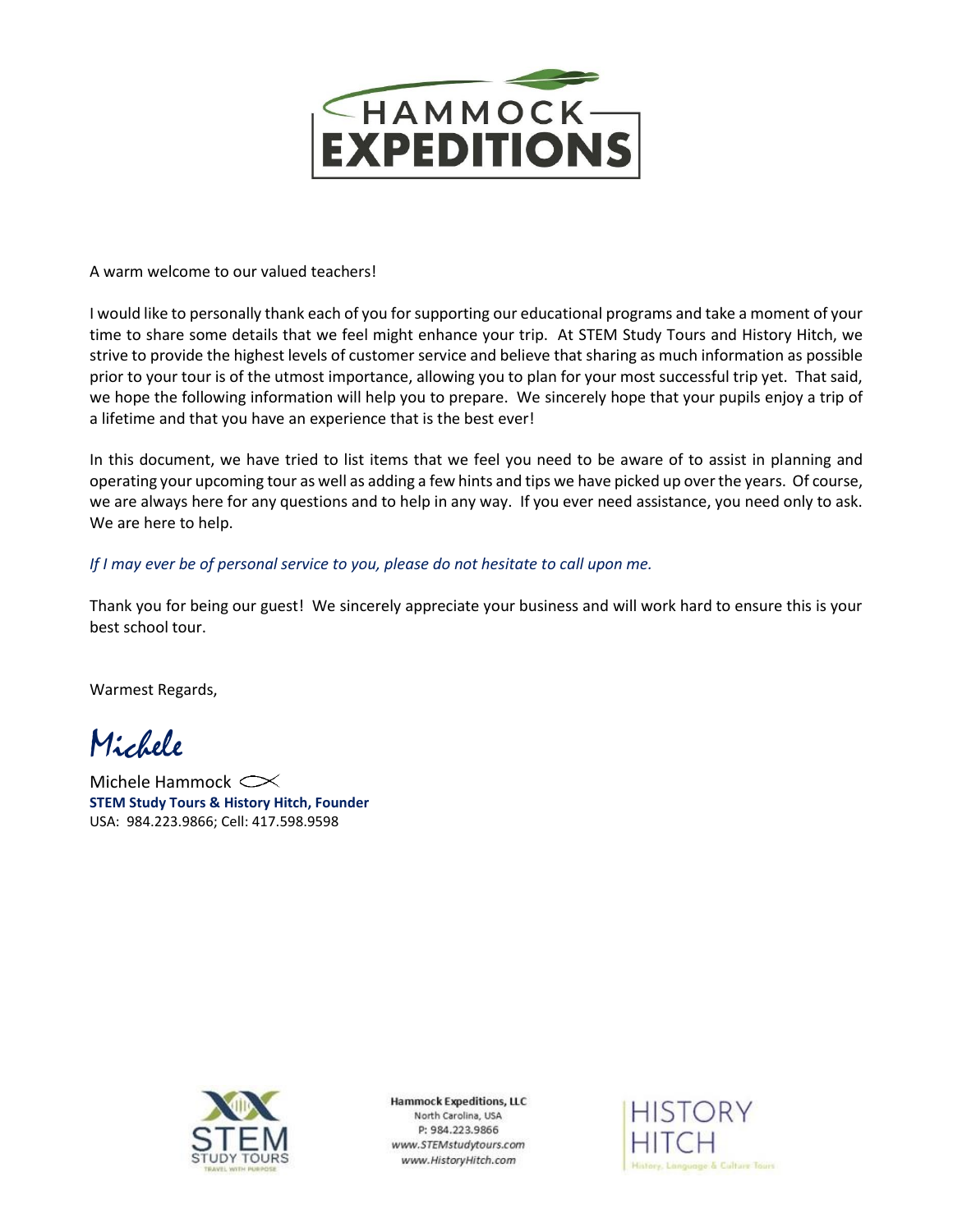## TABLE OF CONTENTS

| <b>Before You Travel</b>                          | PG | 4  |
|---------------------------------------------------|----|----|
| <b>Travel Dress Code</b>                          |    | 6  |
| Travel Protection / Insurance                     |    | 6  |
| Flight, Luggage & Airline Meal Information        |    | 8  |
| European Ferry Crossing / Passport Control        |    | 9  |
| Passport / Identification Requirements for Travel |    | 9  |
| Arrival Into the USA from Abroad                  |    | 11 |
| Your Itinerary                                    |    | 11 |
| <b>While Traveling</b>                            |    | 11 |
| On Tour                                           |    | 13 |
| Evening & Excursion Activities                    |    | 16 |
| Loss of Passport                                  |    | 17 |
| Accommodations                                    |    | 19 |
| Meals                                             |    | 21 |
| Your Ambassador Team                              |    | 23 |



**Hammock Expeditions, LLC** North Carolina, USA P: 984.223.9866 www.STEMstudytours.com www.HistoryHitch.com

**HISTORY HITCH** History, Language & Culture Tours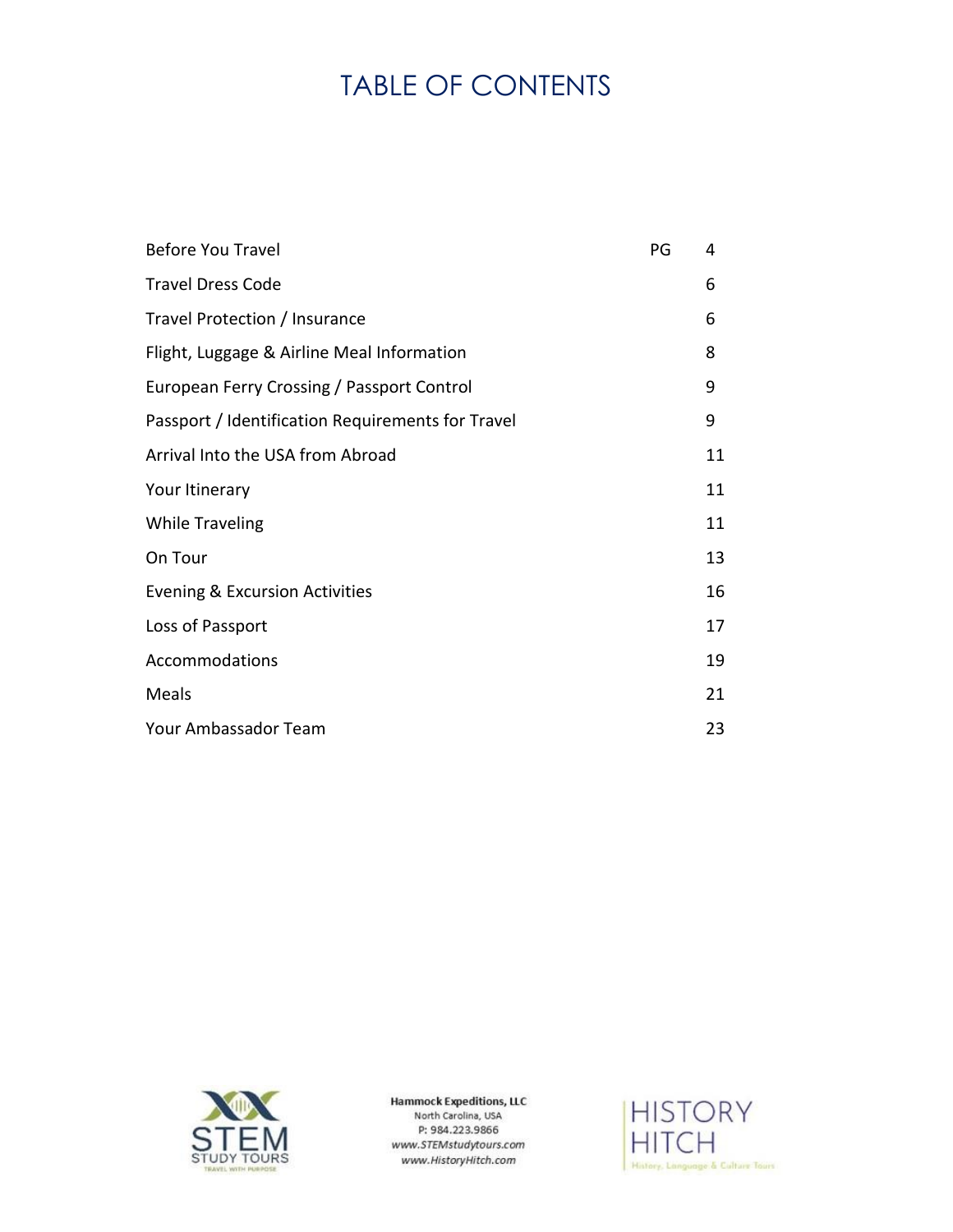#### Before You Travel

We understand that the biggest part of your job as a Trip Leader is the work required before you even set foot out the door. To assist, below are some tips that we feel might assist you in planning your perfect tour.

- If you require destination information or visual aids to assist in your presentation to parents, please let us know. We will be happy to assist wherever possible to make sure you are set up for success.
- To research current exchange rates, we suggest that you visit the following link: [www.xe.com.](http://www.xe.com/) This will give you the most up to date exchange rates for your global travels.
- Please note that many destinations do not offer currency exchange services and currency should be exchanged **prior** to departing on your trip. Credit cards are widely accepted in destinations and most have ATM cash dispensers for emergency funds via credit card or debit card. Please inquire with your Operations representative to determine if cash withdrawls will be available to you while in your destintion.
- Please note that many suppliers, including some hotels and equipment rental vendors, require a credit card deposit upon arrival. Trip Leaders will need to have a physical card on hand as suppliers will not accept card numbers without viewing the actual card. The owner of the card will need to be present for use. Some suppliers will pre-authorize funds on the card for full deposit amounts while others only keep the card on file in case of incident. Each traveling school should be prepared to offer a credit card deposit if required.
- We strongly recommend discontinuing use of mobile phones or using "Wi-Fi-only" settings to protect your group from unexpected data fees if you are traveling internationally. While it may be possible to use your mobile phone internationally, charges tend to be expensive. We therefore recommend you contact your network provider to understand these charges before you travel. Calling cards may also be available and if desired, you should purchase these prior to travel.
- We suggest that you bring a copy of your entire **travel insurance policy** with you, **photocopies of passports**, and a copy of every passenger's **medical release form**. If you do not have a school Medical Release Form, please find a sample copy on our website, under the Booking Resources tab.
- Ask us about waivers (Release of Liability) that may be required for rental equipment and activities, to ensure you are set up for success.
- Check [www.weather.com](http://www.weather.com/) for the weather forecast of your destination area.
- For traveling ease, many Trip Leaders like to have a specific shirt or uniform worn by all party members. This makes the group easily identifiable, especially while traveling.
- If group members wear glasses or contact lenses, bring an extra pair packed in hand luggage in case of loss or damage. A suggestion for wearers of contact lenses is for the user to pack a small amount of solution in hand luggage (please check current Airport Security regulations concerning carrying liquids in hand luggage) in case it is needed during flight. We generally find that people who wear contact lenses prefer to take these out during longer flights as the aircraft typically creates a dryness which can bother eyes.



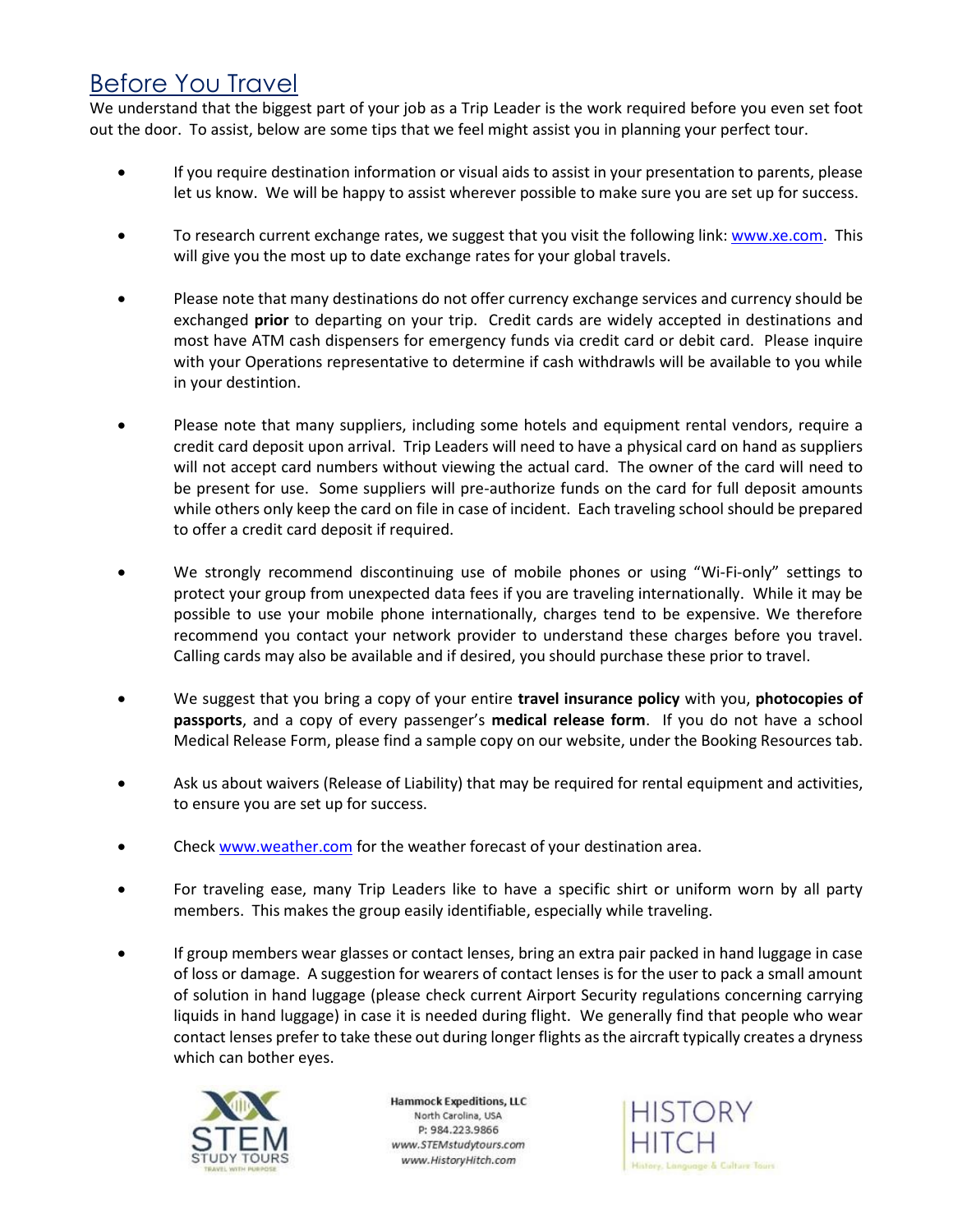- Pack a simple 'first aid' kit as suggested in your school's trip guidelines. Include over-the-counter medicines, sunscreen, alcohol-based hand sanitizer, first aid supplies, insect repellent and a copy of your group travel/health insurance. For a more complete list, please visi[t CDC Pack Smart.](https://wwwnc.cdc.gov/travel/page/pack-smart)
- Research your destination for recommended travel vaccines. Although you will not want to advise your parents on specific requirements in case these may change, we suggest referring them to the CDC website for individual research. Most importantly, have individuals talk to their family physician for guidance and recommendations related to health concerns. [CDC Travel Vaccines](https://wwwnc.cdc.gov/travel/page/travel-vaccines)
- Instruct students to keep all prescription medication in *original* containers and bring a photocopy or upload a picture of the current prescription so they can be more easily replaced if lost.
- Apply early for passports. Personally check to make sure you are updated on the most recent compliance laws for traveling under a passport as this task falls under the school's responsibility. Additionally, please check to ensure you are in compliance with Visa requirements as these will vary by the individual nationality of each passenger traveling.
- Pack an electricity adaptor for appliances. Items may include electric shavers, hairdryers, camera and phone chargers and other small devices you may wish to carry. (Note: North American destinations run on 110V; most European destinations run on 220V.) It is best to purchase these prior to travel as adaptors may not be accessible in your destination.
- Research checked luggage allowances for flights as they vary by airline and are subject to change. We suggest Trip Leaders refer to the website of the carrier shown on your final Itinerary for the latest up-to-date allowances.
- Prepare a 'packing list' to help students know what not to forget. Please make sure that if traveling to a winter destination, students should bring **snow boots** specifically for winter conditions and not just athletic shoes. **Instruct guests to pack insect repellent and sunscreen whenever applicable.**
- Please make sure to print off copies of your Passenger Information and Rooming in case a copy is needed.
- Although we understand some Leaders have an opportunity to bring their immediate family on the trip, please be aware that we cannot assist in booking childcare on your behalf as this is not a service that our group contacts may assist with. If you desire childcare arrangements, the best practice is to contact the individual hotel/resort via telephone and determine if they have programming available and the associated costs. You will need to make formal reservations independently for these services.
- If for any reason you opt to change or add services that may result in increased fees within 30-days of travel, please be advised that we will require a Credit Card payment **before** we may implement changes. This may include items such as passenger name changes, addition of activities and/or transportation over the original package, or other changes implemented by you.



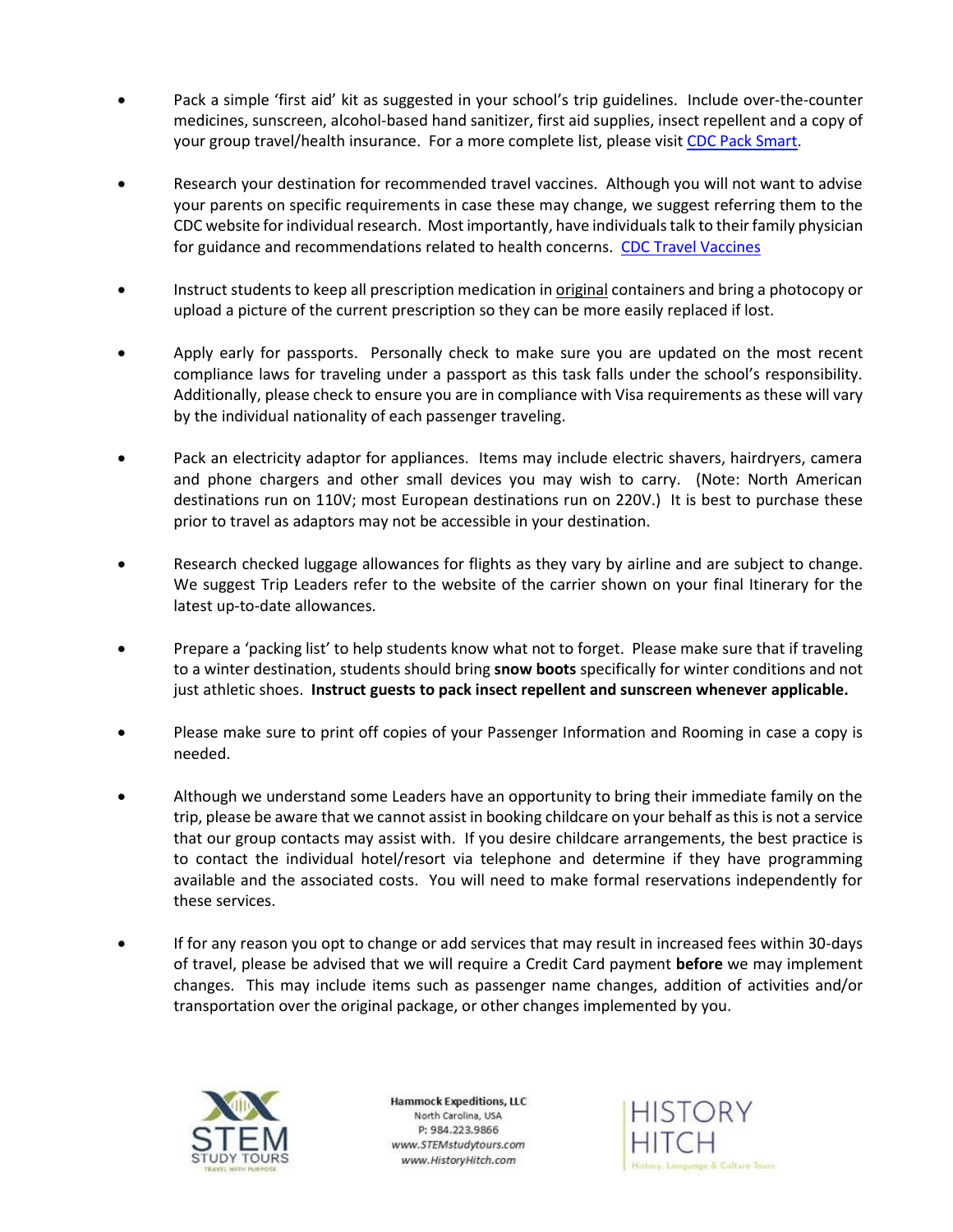#### Travel Dress Code

We understand that while on tour, students want to feel relaxed and comfortable and we completely appreciate this. We do request though, that you specifically discuss a travel dress code with your students and their parents prior to travel. While forms of casual dress vary in different parts of the world, we need to be respectful to the culture we are visiting, not necessarily to what is considered appropriate in your home country.

As an example, in most all countries, it is considered disrespectful to wear shorts that are so short, that young ladies are not effectively covered. While we don't want to make any specific statements, we do want to ensure that all dress is always respectful. If you are traveling to Mexico, Costa Rica or other Latin American countries, this is even more important. If you are traveling to a beach destination, make sure swimsuit wear is appropriate and conservative. Your attention to this and discussion among your students and parents is sincerely appreciated. If on tour and something is not appropriate, we have asked our Ambassadors to specifically speak to you, the Trip Leader, so the student's clothing choice may be changed prior to continuing the tour.

We sincerely appreciate your help with this. We always want our schools showcased in the very best light and dressing appropriately will go a long way in international cultural relations.

#### Travel Protection / Insurance

All traveling parties are required to carry travel protection. To assist and as a convenience, we have partnered with a well-known and widely-used travel insurance company called Trip Mate which you are happy to use if you would like. The choice is completely yours on who you would like to use, we just mandate that a travel protection plan is in place prior to the time of travel. Unfortunately though, Trip Mate is only available to groups departing from the USA. If you are departing from outside the USA, please let us know if you need a recoomendation. A copy of your policy must be submitted prior to travel.

During our student/staff registration, passengers may elect the travel protection plan as determined by their group. Two plans are available: F560S is for the "standard" travel plan and F560E is for the "enhanced" travel plan. Before making a decision, please review the differences in plan options and if you have specific questions, contact the insurance provider directly. Please know that while we are happy to offer travel protection to you during our registration process, we do not sell, nor operate, travel insurance. **Best Practice**: If selecting Trip Mate travel protection, the best practice is to mandate the "standard" plan be purchased by all group members and then allow independent parents to upgrade to the "enhanced" plan if desired.

Many times, we get asked why insurance is necessary. It's a great question! Let us try to explain a few examples of why we require it and it is necessary:

• As travel operators, we take responsibility for booking independent elements of your trip – your flights, hotels, transportation, activities, meals, etc. We work hard to pull this all together but there are some instances when things aren't movable even though we absolutely try. A good example of this is flights. We had a group in Costa Rica a few years back and the trip went beautifully. The group were in route back to the airport to fly home and ran into a huge traffic delay due to an accident on the only highway to get them where they needed to go. The delay caused them to miss their return flight and their airline was not able to reticket them on a later flight as it had nothing to do with them specifically, and they had held those seats for the group, blocking other passengers to be able to purchase them. Because the group had travel insurance, their insurance company set them up with an added night's lodging, meals, extra transportation and a revised flight to travel back



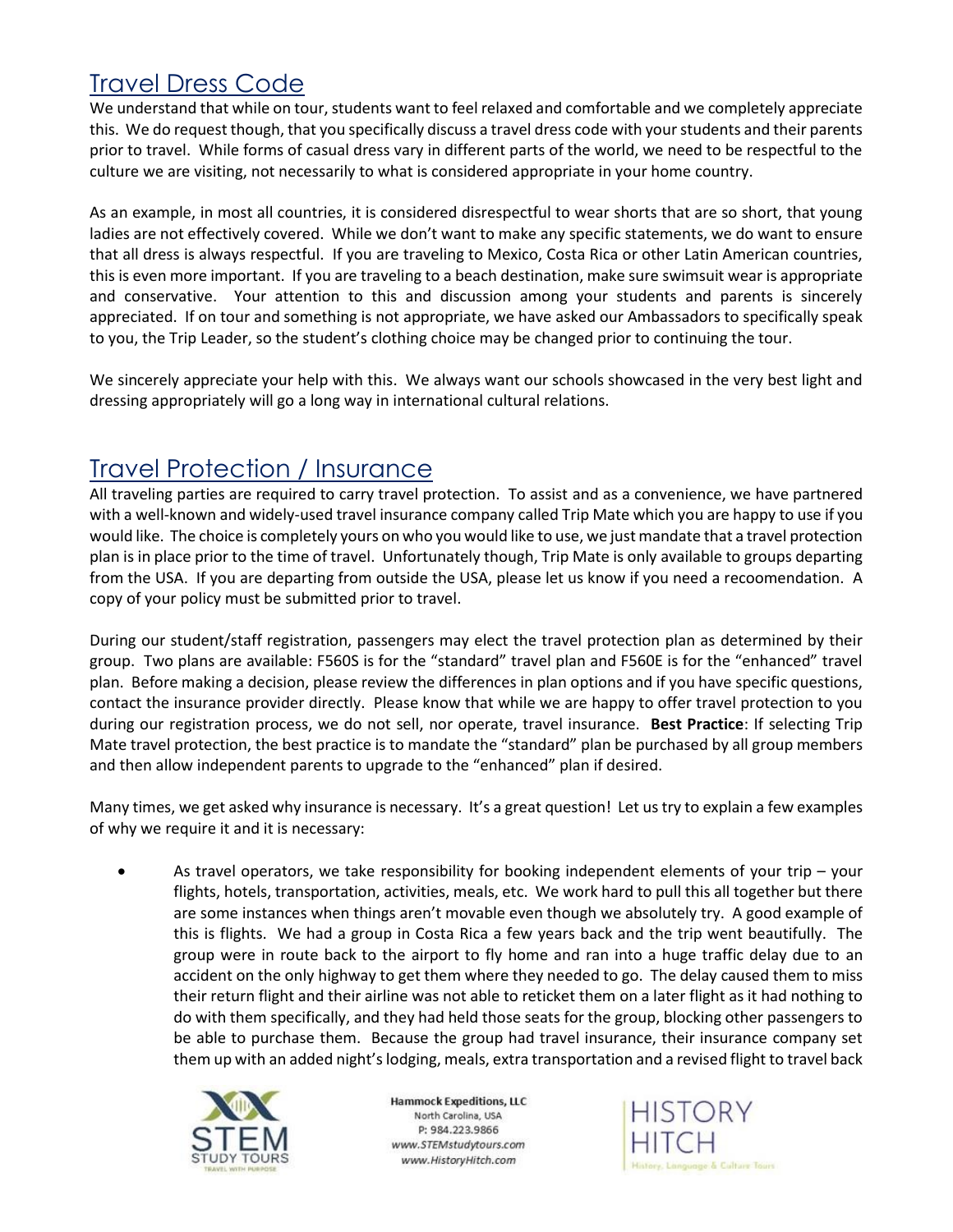home on the following day. If the group would not have had travel insurance coverage, the parents and school would have been paying independently for last minute flights, hotels and meals. Although no one's 'fault', these things do happen and can easily happen anywhere in the world. By ensuring you have travel protection, we are ensuring you will hopefully not be at a monetary loss for items outside of anyone's immediate control.

- What if your group were all ready to go, but a student is also involved in sports and a few days before the trip was scheduled to depart, she breaks a leg and her doctor will not allow her to travel? What happens in this circumstance? All funds have been paid to us and we have in turn paid them out to our suppliers to reserve the tour. Does the parent or school just lose the funds altogether? With travel protection, that parent would generally get a refund based on the insurance policy that was purchased. We would never want anyone to be out of pocket financially, especially for something they weren't able to participate in. Having travel protection will ensure you and your parents are protected financially.
- At one of the activities on tour when your group is ice skating, or flying in a wind tunnel, a student twists an ankle. Or, let's face it, just trips and falls accidentally. You get them to the hospital but how do you pay for the hospital bill? Especially when you're in a completely different country? You contact your travel insurance provider and let them negotiate and pay the medical facility directly. At times you'll be asked to make payment and then get reimbursed, but your insurance company is guiding you every step of the way so you are covered. What happens if the doctor explains that it is a serious break and the student requires different airline seating to extend their leg during a flight? Travel protection will not only take care of this from an administrative standpoint, but they will also usually cover the costs. What if it is a severe injury and the student's parents are needed to fly over to assume responsibility for their injured child? The insurance company has that covered, too.
- You are traveling internationally, arrive and get to the hotel, and find out that a student has lost their passport. You frantically contact the coach company and the airport, but zero luck in finding it. A replacement is needed urgently. This means a trip to an embassy which generally means a flight for 2 people (student plus staff), transportation costs, extra hotel costs, on and on. And you miss the planned activities on top of this. Dependent upon your plan, travel protection will generally reimburse you for unexpected costs such as these.
- What happens if you fly all the way to a different country, only to realize that out of your 58 bags, only 5 actually arrived (this happened to a group who was flying from London to Los Angeles with us)? Everyone needs toiletries, perhaps some clothing, and other items to tide them over until the bags arrive on the following day, if they do arrive. What if the airlines break one of your suitcases and a new one is required before you can travel home? All of these little needs add up and are generally covered by your travel protection plan.

There are so many elements that can unexpectedly pop up that are covered by Travel Insurance. We hope this helps to explain why it is necessary and mandated for all groups. Please always ensure your policy has a travel cancellation protection component, a trip interruption component, and also a medical component. **Although a bit more expensive, we strongly suggest an "enhanced" or "cancel for any reason" policy.** Read your policy thoroughly and ask questions about what it does and does not cover so you are aware. Not every policy covers all instances. And, make sure to bring a copy when you are on your trip (best practice is for any adult traveling with you to be able to access it in case of need). A little protection goes a long way.



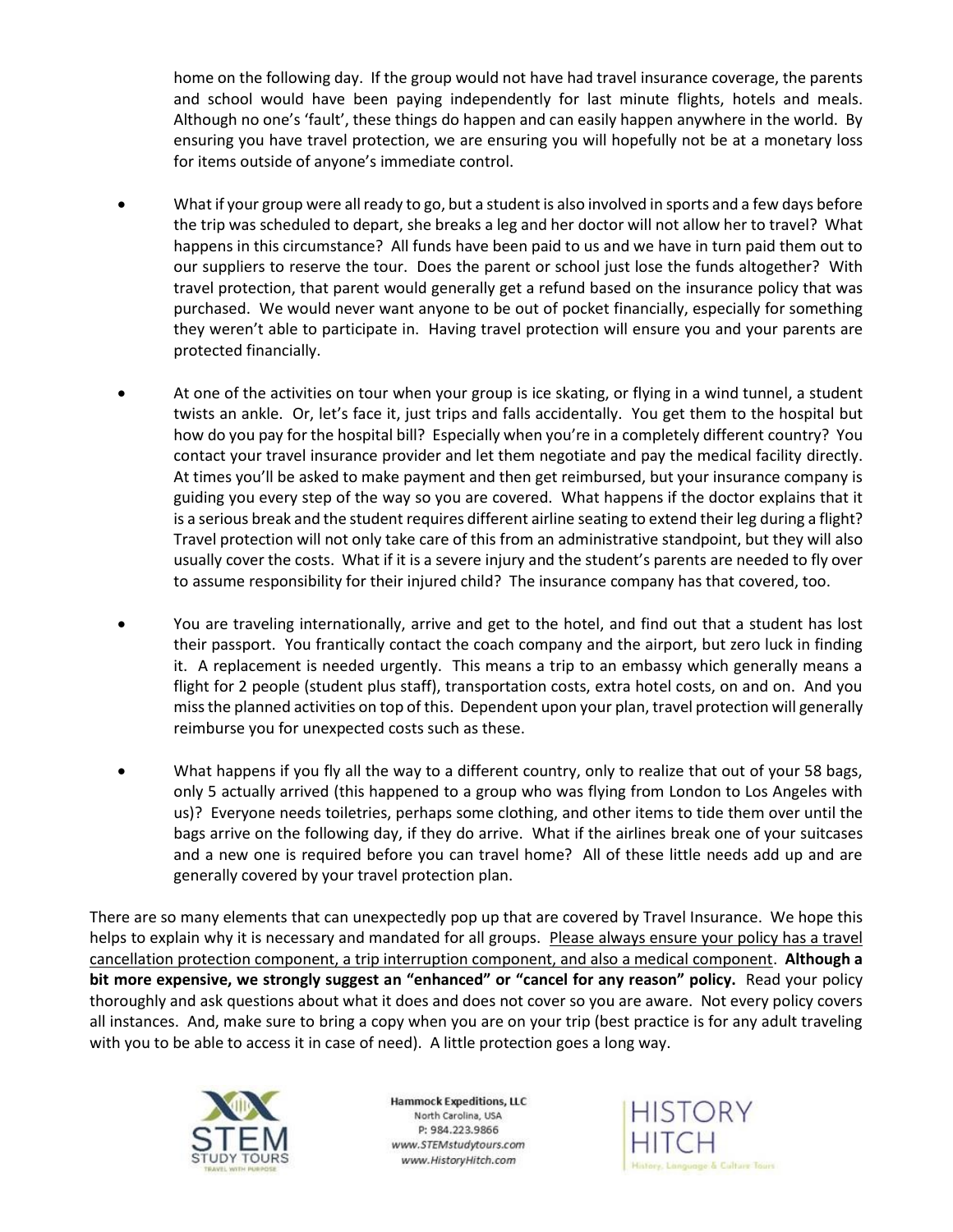**We also mandate one group travel policy that covers everyone as opposed to individual policies for each participant.** An example of why this is important is if you needed to rebook an element of your tour as in the first example above. You would have to be on the phone with all the individual companies trying to make individual changes which would not only be a nightmare from a time standpoint, but then you might have children being booked without adult supervision and a variety of issues. **One policy**.

Before going off to make a policy purchase, talk to your school administration. Many times, schools already have a travel protection policy in place and no new travel policy is needed. At times, schools may just get a rider placed on their existing policy that will extend to cover the trip insurance needed. We do not want you to go to an extra expense, but we do want to make sure you are protected. We want to serve you for a very long time, and we wouldn't be doing our duty if we allowed you to travel without trip protection.

#### Flight Information, Luggage & Airline Meals

If traveling via flight, please know that your specific flight details are generally available approximately 60-days prior to departure. Please also understand that although we always try to ensure your preferences are achieved, we may only guarantee that flights are ticketed as per the general itinerary noted (departure from a general area – i.e. London or New York; not Heathrow or JFK specifically). Additionally, to keep costs inline, we do not usually contract for direct flights as a standard practice. If you prefer to ensure a direct flight, please discuss this with your Travel Advisor before your flights are booked. In most cases, if a direct flight is requested and available, additional fees will be assessed by the airlines.

Please also be aware that although airlines will give us general routes and timings, these are not guaranteed until approximately one week prior to travel when final tickets are issued. Airlines reserve the right to make changes to layover cities, timings and flight numbers until final tickets are issued. This said, if we are able to let you know specific flight details earlier than normal, please understand that these may change up to the time of travel as they are at the discretion of the airlines. The airlines are also responsible for deciding how long of layover times will be required in specific cities and a variety of other factors.

Baggage weight and size restrictions vary and are subject to change. Please check your group ticketing details for the most up-to-date information as these do tend to change frequently. We also suggest that you have all passengers weigh their baggage prior to embarking on their trip.

Please understand that in most all cases, if traveling domestically, **checked baggage costs are not included and are the direct responsibility of the trip participant**. Fees will be required to be collected from each passenger at airport check-in, both outbound as well as inbound. If traveling internationally, some airlines include the cost of a single checked bag while others do not. Please ask us and we will obtain all details but until your airline is confirmed, please ensure that all passengers are prepared to pay for baggage costs independently.

If flying internationally, please understand that flights within the USA and Europe are virtually all non-catered or buy-on-board options. Any catering provided will be snack catering only. International flights, if over a specific amount of flight time, are generally catered – although this does exclude some carriers such as Westjet and IcelandAir. Please ask us.

Please note that although we will submit your requests for specific meals to our airline partners, they may not always be available. If on an international catered flight and a member of your party has a request for a meal preference, **please reiterate this at check-in**. Also, note that airlines adhere to specific terminology for making requests. A listing of the codes and terminology is below. Please use these codes when filling out your passenger



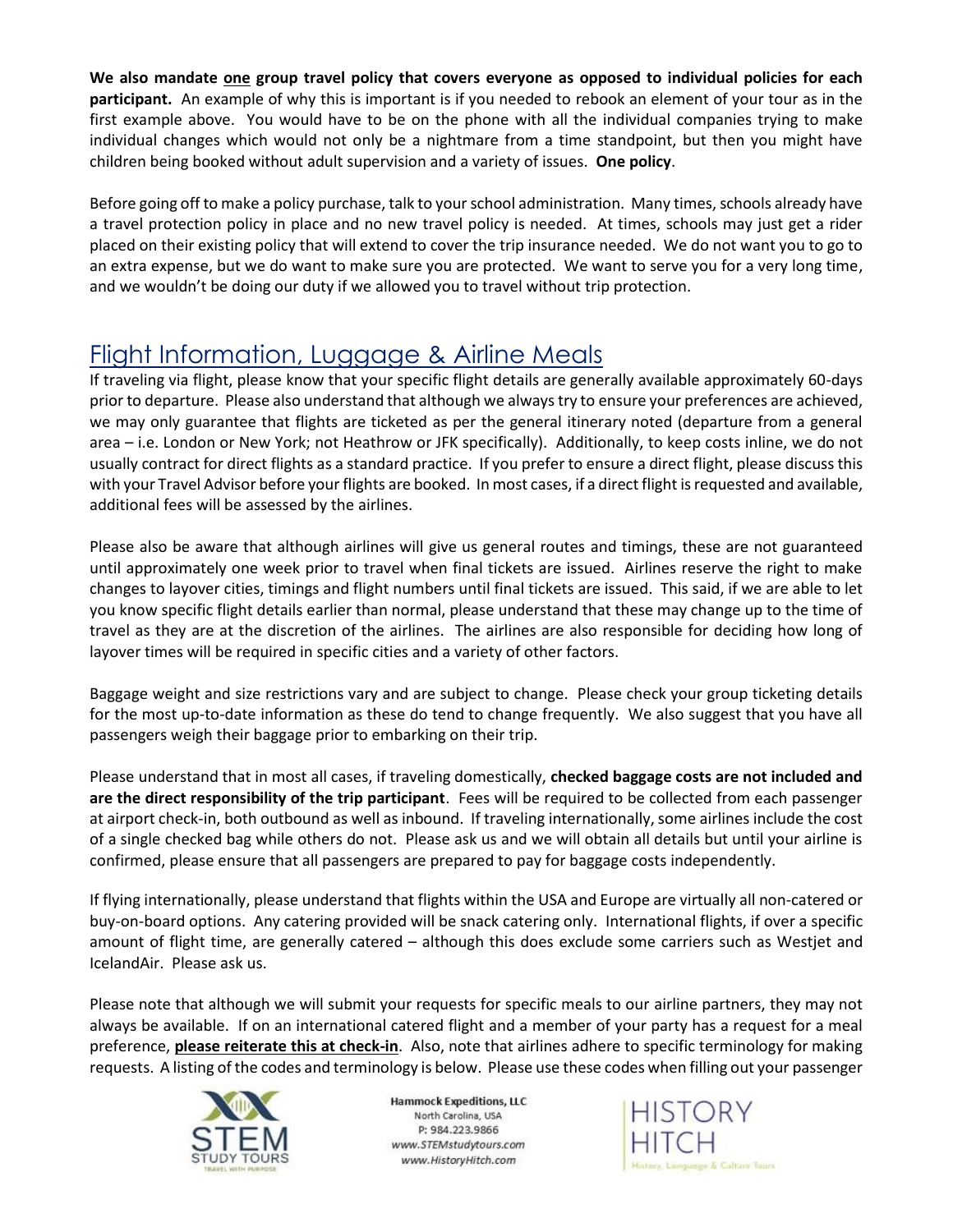information (during registration) to ensure the proper meal is ordered for each passenger. If a special dietary meal is not needed, simply leave the column empty. If you find that a member of your party requires a specific meal not indicated, please speak with the airlines directly at check-in to see if alternative meals may be offered on your airline.

| Common Meal Options for Flights |                             |  |
|---------------------------------|-----------------------------|--|
| DBML                            | Diabetic Meal               |  |
| <b>GFML</b>                     | <b>Gluten-Free Meal</b>     |  |
| <b>KSML</b>                     | Kosher Meal                 |  |
| VGML                            | Vegetarian Meal (Non-Dairy) |  |

Be advised that dietary requests apply only to international transatlantic legs and do not apply to internal/domestic flights. As an example, if you have a connecting flight in North America and have a specific dietary request, the best practice is to **purchase a meal option prior to boarding** but after passing through security. Also, please note that on the majority of our internal USA/Canada connecting flights, service is generally limited to drinks (coffee, tea, soft drinks) only. In most instances, these are free of charge. If in Europe, many times beverages are available for purchase only.

Please note that if a member of your party suffers from a nut allergy, **airlines do not offer a 'nut-free flight.'** If a member of your party has a specific allergy or dietary concern, please know that these may not be guaranteed. *BEST PRACTICE: Always purchase a suitable meal option prior to boarding to ensure your group member has something they will be able to eat without issue.*

#### European Ferry Crossing / Passport Control

If traveling by ferry between Europe and the UK, all passengers should be awake with shoes on (also access to coats in case of inclement weather) and in possession of their own passport before arrival at the port of Calais. The UK Borders Agency has mandated that all passengers disembark the coach for passport inspections. As long as all passengers are fully awake and in possession of their own documents, this will make the transition through the port easier.

Groups are also only permitted to travel on their 'booked' sailings times. Therefore, when traveling, please consult your bus driver for the best times to ensure an easy transfer as these may vary from what is shown on your itinerary due to current road circumstances. All groups should arrive no more than 2-hours prior to their booked sailing time.

#### Passport/Identification Requirements for Travel

In order for passenger information to be passed quickly to the airlines, coach companies, ferry companies and border security agencies, parents are required to enter all information related to your group's booking directly into a link we provide for trip registration, waiver collection and payment. This is the MOST IMPORTANT part of the pre-travel work. Please alert parents to only include full legal names, including middle names. Please also know that the waiver is mandated. A parent will not be able to set up finance tasks without acknowledgement of all legal documents mandated. Parents should double check all information entered as it will be forwarded to the airline or other agency with which your group is traveling exactly as it is entered.



**Hammock Expeditions, LLC** North Carolina, USA P: 984.223.9866 www.STEMstudytours.com www.HistoryHitch.com

**HISTORY** age & Culture Tours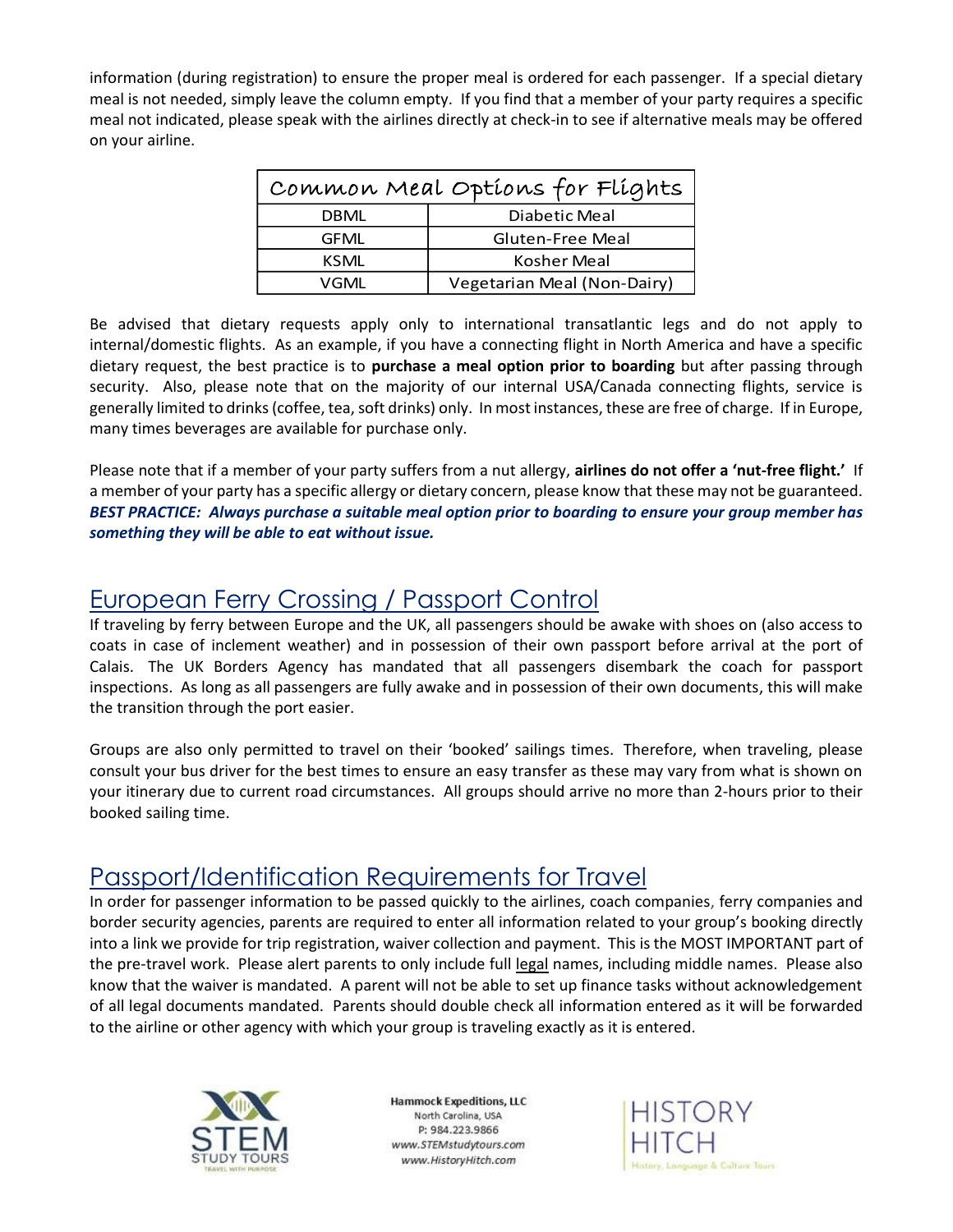Failure to provide full legal names (no nicknames) and associated passport information of all group members by the required date can result in the travel suppliers releasing any unnamed seats from your booking. Any errors in the information provided, including the misspelling of names as per the passenger's passport/ID card can result in the levy of a charge and in some cases, necessitate re-ticketing. The fees for re-ticketing vary by supplier but can be in excess of \$300 / £200 per ticket. Any charges levied due to incorrect documentation or information not being received by us by the required timescales will be passed onto your school.

For dual nationals, where one of the nationalities held is USA, the passenger **must travel on their USA Passport**. For anyone born in the USA and traveling into the USA but not holding a USA passport, a visitor's visa must be obtained, or they will generally be denied entry into the USA.

In addition to ensuring that all passport requirements are met, persons traveling from abroad and into the USA and Canada (not USA nor Canadian citizens) must apply online prior to travel:

## **FOR TRAVEL INTO USA:** [https://esta.cbp.dhs.gov](https://esta.cbp.dhs.gov/)

**FOR TRAVEL INTO CANADA:** <http://www.cic.gc.ca/english/visit/eta.asp>

**If you hold a valid USA passport and are traveling into Canada, you do not need an ETA at this time. If members in your party hold passports other than USA, they will be required to submit an ETA filing. For more information, visit the Canada [Help Center.](https://www.cic.gc.ca/english/helpcentre/answer.asp?qnum=1116&top=16)**

All visiting passengers eligible for travel to the USA from abroad under the Visa Waiver Program must receive online approval a minimum of **72-hours** prior to departure. The Visa Waiver Program offers entry without the need for a visa to travelers from selected countries. The current list of countries covered can be found on the websites shown above. Boarding/entry on arrival may be denied if you have not received approval. Application takes just a few moments; please ensure that you have your passport in hand when logging in. **You can print the final page for your records – we recommend that you do.** 

IMPORTANT: If you get a new passport after receiving approval (lost/stolen/expired) you MUST re-apply as the document details will have changed. You will not be able to travel without your approval matching the details shown in your passport.

ALL PASSENGERS TRAVELING FROM ABROAD INTO THE USA OR CANADA MUST HAVE AN APPROVAL CODE 72- HOURS PRIOR TO DEPARTURE IN ORDER TO BOARD THE PLANE. FAILURE TO DO SO MAY RESULT IN DENIED BOARDING OR ENTRY. APPROVAL DOES NOT GUARANTEE ENTRY AT CUSTOMS AND IMMIGRATION. IT IS UP TO ALL GROUPS TO ENSURE THAT EACH PASSENGER HAS COMPLETED THE FORM AND RECEIVED THE NECESSARY APPROVAL BEFORE TRAVEL. HAMMOCK EXPEDITIONS WILL NOT BE RESPONSIBLE FOR ANY REPATRIATION CHARGES INCURRED DUE TO DENIED ENTRY.

*Best Practice: If traveling into the USA or Canada from abroad, have computers/printers set up for a parents' evening where everyone can apply in your presence, so you may take note of all authorizations. OR have each passenger bring in a copy of their approval confirmation well in advance of travel.*

We hope the above information clarifies the requirements you must fulfill in order to secure your travel and avoid unnecessary delays and problems at the airport. We strongly suggest Trip Leaders, at the launch of their tour, ensure parents and guardians understand the guidelines and ensure their son/daughter has the appropriate valid passport requirements.



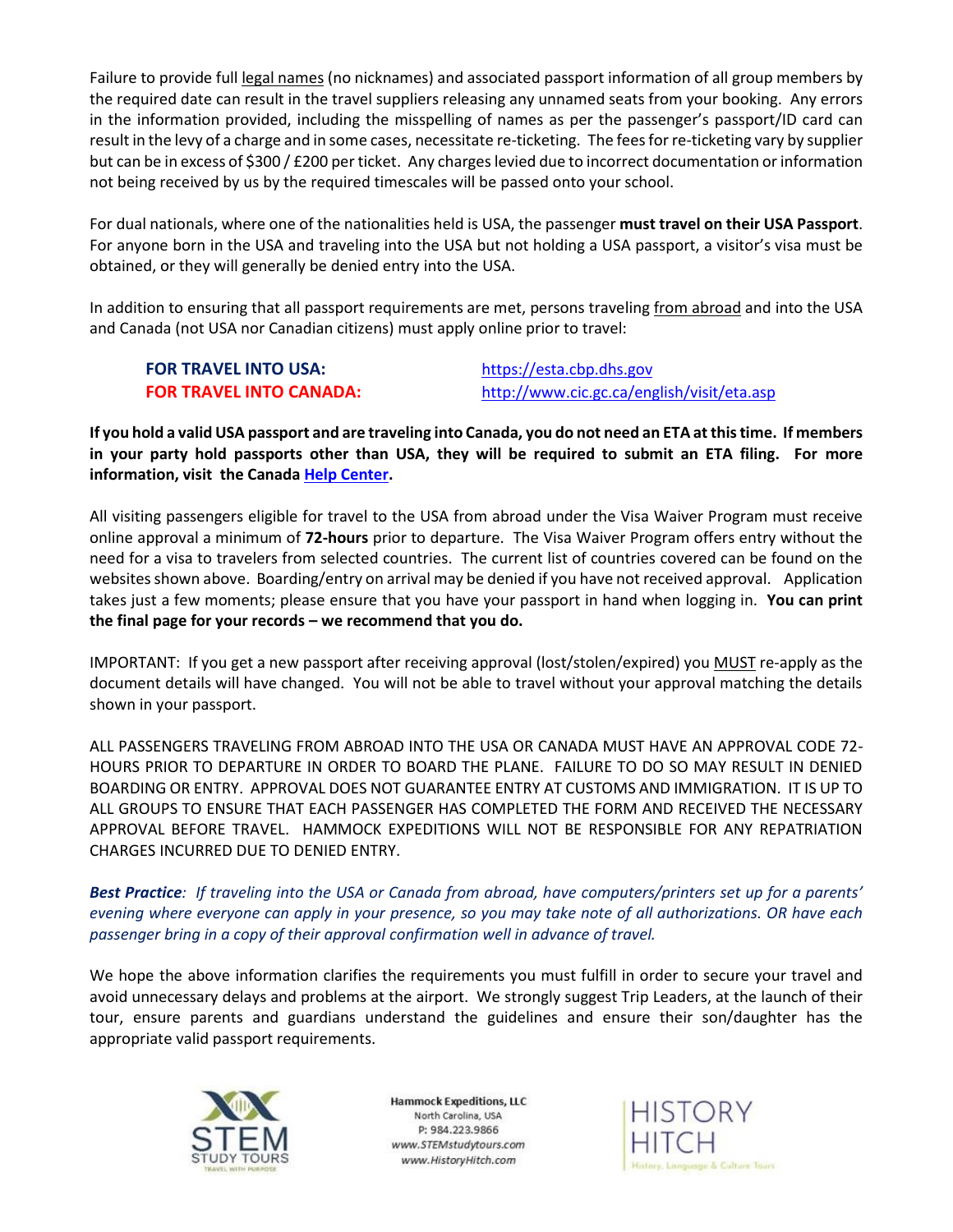### Arrival into the USA from Abroad

Some groups find it challenging when passing through USA Customs & Immigrations. The biggest challenge is, at times, the officers may try to split up groups which leaves unaccompanied minors being unsupervised. We have brought this to the attention of the US Customs and Border Patrol agency and they have suggested the following advise for easing potential issues when entering the USA:

*Various airports of entry have airport employees assisting with travelers and directing them to the appropriate lines for processing. They will refer travelers to the shortest lines in efforts to expedite the entry processing which may result in groups being split up. However, you may chose to remain together having all your group fall in a line and proceed together and let the airport employee know that you would like all to remain together. If for any reason you are ever dissatisfied during your CBP processing, please ask to speak with the CBP Professionalism Service Manager (PSM) or the Chief Officer on duty. A supervisor is always available to address your concerns during CBP processing.*

#### Your Itinerary

Your Itinerary is the day-by-day schedule of daily activities, times, transfers, meals and excursions. This document will be custom-tailored specifically for your group and may change several times before it is finalized. Please note that our individual suppliers (equipment suppliers, activity providers, hotels and restaurants) make the final authorization as to times and dates of activities scheduled. While we will convey your specific requests, these may not always be accommodated. Your final Itinerary will be finalized and sent to you in advance of travel. You may expect to receive this document a minimum of 2 WEEKS PRIOR TO DEPARTURE providing that changes are not occurring with your booking. The completion of your Itinerary depends on the successful submission of all required documents and payments being submitted for all passengers.

Your Itinerary will have two tabs which can be found at the bottom of the electronic document. The first tab will have the day-by-day itinerary and scheduling for your group. The second tab will contain key details such as the name, address and contact details for your hotel(s) and motorcoach provider, emergency contact numbers and other key information. Please be sure to check for and print the second tab to be sure you have this critical information available at all times.

#### While Traveling

If you get delayed in transit, please immediately notify us by dialing our main office telephone (001) 984.223.9866. If after hours, this phone will be diverted to our Duty Manager. We will then alert your Ambassador, hotel and transportation as to your status. If you do not make us aware, your transportation and/or rooms could be in jeopardy so contact us once you have information.

Please do not lock your luggage as the lock will be removed or broken by security checkers. If a lock is required, use a special "Transportation Safety Administration" (TSA) approved lock which can be opened by airport staff using special tools without damaging your lock.





**Hammock Expeditions, LLC** North Carolina, USA P: 984.223.9866 www.STEMstudytours.com www.HistoryHitch.com

**HISTORY** inge & Culture Tours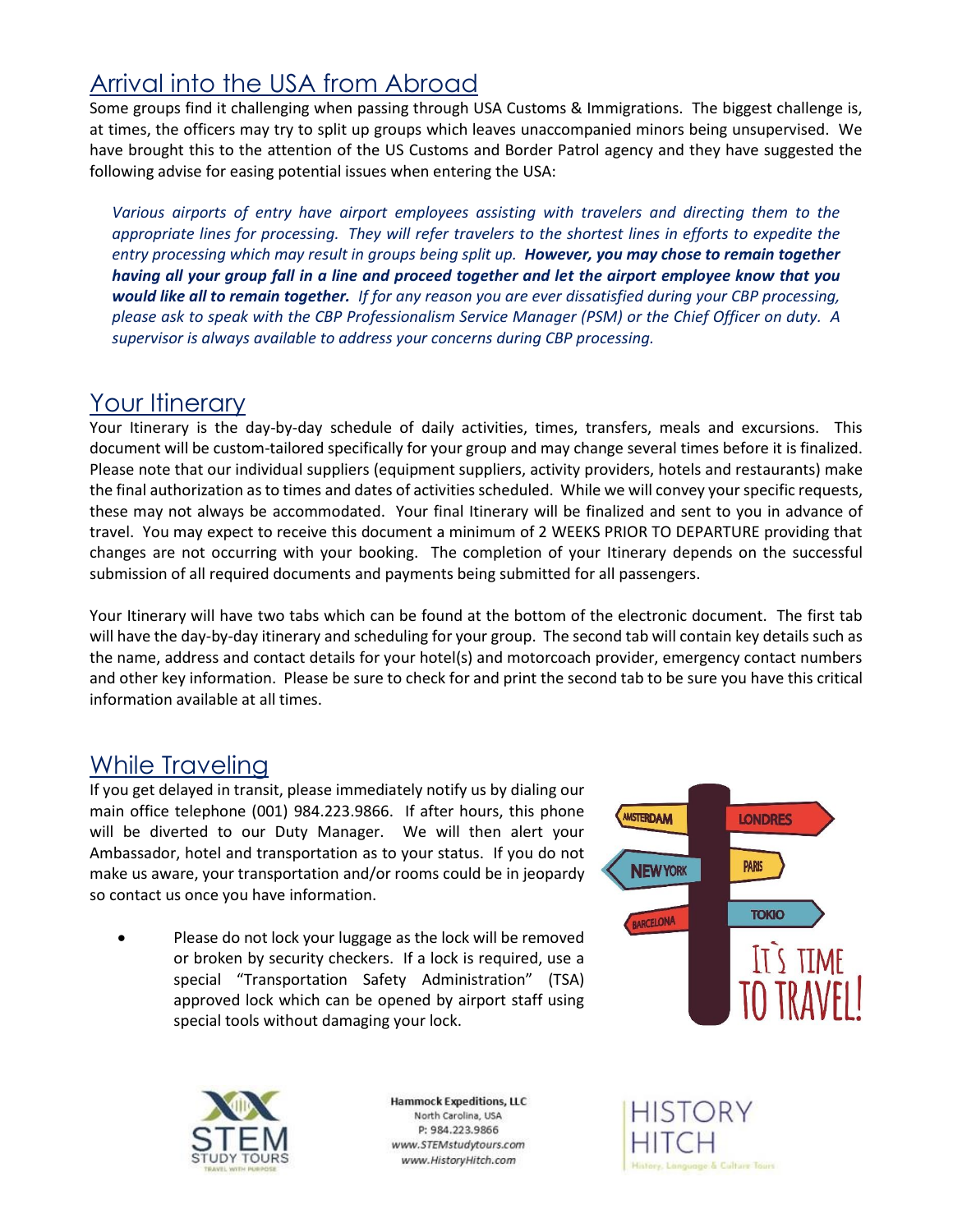- For hand/cabin luggage, please consult [your](http://www.baa.co.uk/) individual airline websites for weight and size restrictions. Additionally, some airports have very specific regulations regarding sizing and allowances, so we encourage you to check with the departure airport's website as well (London Gatwick specifically). Trip guests should also be reminded about duty-free limits for customs declarations on international flights.
- If traveling domestically in the USA or Canada or from one European destination to another, we recommend that you arrive at the airport at least 2-hours before the scheduled time of departure. If traveling internationally, 3-hours is requested for all groups.
- Our team will use their best endeavors to secure pre-seating, group seating and online check-in for your flight if available. Unfortunately, some airlines do not have the processes to make this a reality and therefore this cannot be guaranteed. Please reiterate any specific requirements to the reservations desk when checking-in and appreciate that your request has been submitted. Unfortunately, it is up to the airlines as to whether the requests are implemented.
- Meals are generally only provided by the airline on transcontinental flights; however, most airlines (including low-cost carriers) offer the facility to buy snacks and drinks on board. Please be advised that some airlines only accept payment by credit card, and most Icelandic carriers often only accept Euros. Please enquire during check-in or at the gate to determine if your group should purchase food items prior to boarding.
- If a member of your party requires medicine to be packed in carry-on luggage and taken on-board the aircraft, please remember these simple rules: a) Ensure all medication is in its original container with a full pharmaceutical label. b) Bring a Doctor's note specifying the medication prescribed, whom it is prescribed for, and contact information for the Doctor. c) If the medicine is in liquid form, ensure it meets specified regulations for carry-on purposes. At the time of this documentation, specifications include limitations on both size/quantity as well as placing the liquid in a clear, quartsized, plastic sealable bag. Please consult your airline's website for the most up-to-date regulations concerning carry-on items.
- Make sure your entire party washes their hands frequently. Talk to your students about the reasoning behind this and that the best way to prevent illness is frequent handwashing with soap and water.
- As mentioned in the pre-travel segment, please remember that if a member of your party suffers from an allergy or medical/dietary condition limiting what they may be able to consume, *the best practice is to purchase a suitable meal option prior to boarding*.
- When traveling internationally, all groups will be required to clear Customs and Immigrations at their first point of entry. Most baggage will be through-checked to your final destination however will require Customs clearance upon arrival.
- Please note that luggage assistance is not automatically included as part of your tour. Each member of your party will need to be able to carry/pull their own baggage. This will include loading and unloading the luggage on the coach used to transport your group, and also to/from hotel rooms.



**Hammock Expeditions, LLC** North Carolina, USA P: 984.223.9866 www.STEMstudytours.com www.HistoryHitch.com

**HISTORY** ory, Language & Culture Tours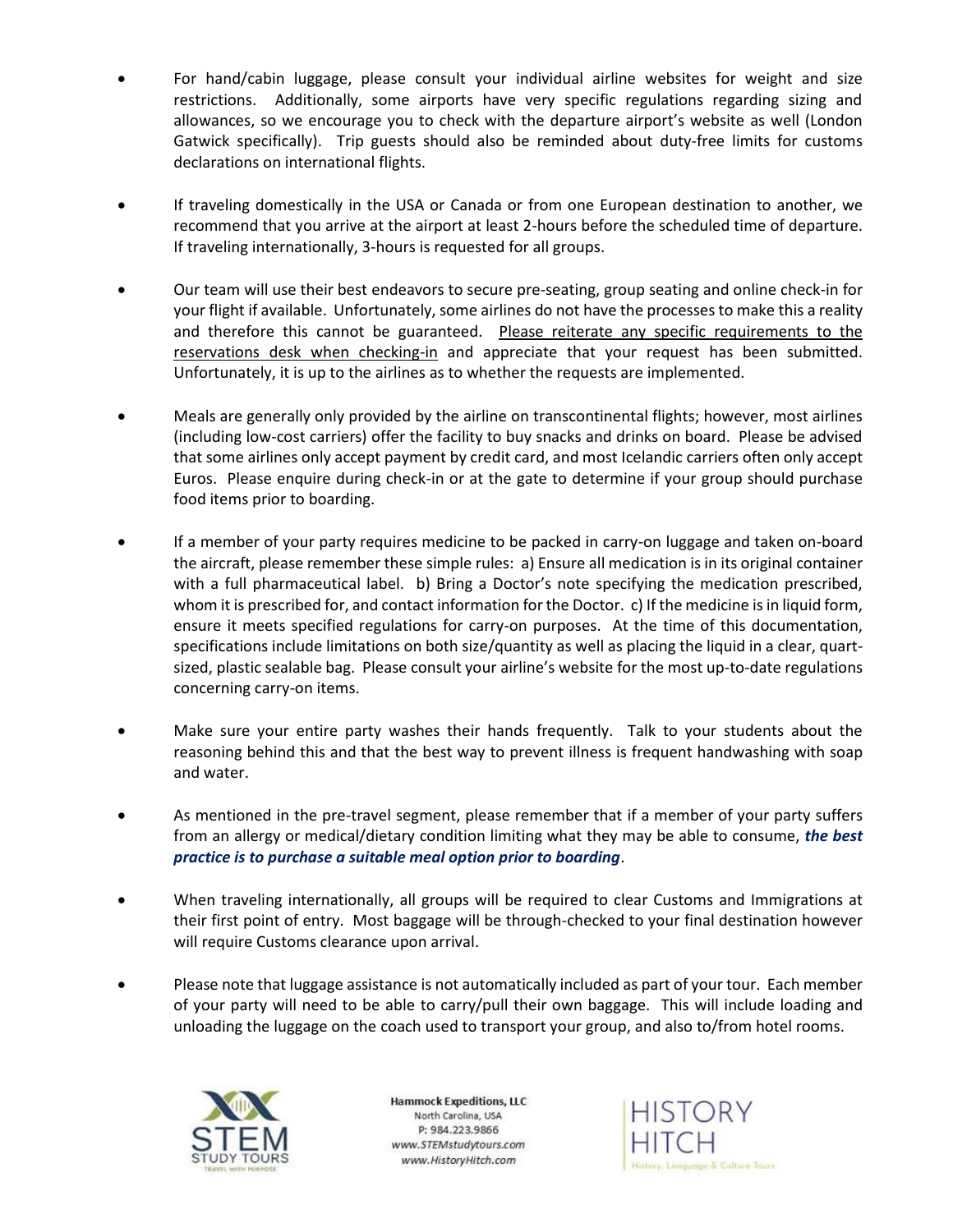- Upon arrival in your destination, the majority of our groups will be personally met by a Meet & Greet representative from your transportation company. This will generally be someone assigned to your airport and not the Ambassador assigned to serve your school. Your representative will assist you by directing you to the applicable baggage area, contacting your transportation, assisting you with lost bag claims and anything else necessary prior to departure from the airport. Please check your final Travel Itinerary for arrival arrangements.
- If you encounter lost baggage while traveling, it is imperative that you report any lost bags **prior to departing from the airport.** Please retain the information as to whom you spoke with, any identification and/or claim numbers, baggage descriptions and where follow-up communication should be directed. In most circumstances, lost baggage will be returned directly to your accommodation although this will be dependent upon your airline's policy with regards to lost luggage. The address and contact numbers for your hotel can be found on the  $2<sup>nd</sup>$  tab of your Travel Itinerary. Once at your hotel, please advise your Ambassador of your missing baggage so they are aware. Generally, items may be traced via the airline website as well as by phone. The website is more productive whereas phone communication may take an extended period of time. **Please note that your Ambassador will not be able to trace missing baggage on your behalf and your leadership team are responsible for any required calls**. Lost bags often take up to 48-hours to be returned or longer. We strongly advise Trip Leaders are aware of the insurance coverage for such events and have a plan in place in the event luggage is lost.

#### On Your Tour

- Please note that as a general rule, we have a 10:00 PM curfew for all students to be in their bedrooms and a 10:30 PM 'no-noise' curfew. We will need your help to ensure that we assist the hotel by complying with these objectives. If for any reason your group arrives at the hotel later than this time, we ask that all parties be considerate of other guests and go quietly to hotel rooms. *A best practice is for adults to have a rotating schedule to walk hallways periodically. Another solid practice is to have adults stationed on each floor when coming in late from an evening activity.*
- **Groups traveling from abroad into North America**: Due to alcohol laws, please be aware that for Trip Leaders to purchase alcoholic beverages, all adults must have a proper form of government identification with their date of birth and photograph in their possession. Most outlets will not serve adults even though you are clearly of an adult age unless you can present valid photo identification. A valid passport will serve as legal identification.
- **Groups traveling from abroad into North America**: At no time should students be in possession of, or attempt to purchase, alcohol - ever. This is a **major** crime and is punishable by law. Any adult found guilty of serving a student alcohol or purchasing it for them also faces mandatory punishment. Please ensure your students are aware that this is a very tough violation and it is taken very seriously by law enforcement authorities. In the USA, the legal age to consume alcohol or have it in possession is 21 years of age. In Canada, it varies by province and ranges from 18 to 19 years of age-dependent upon location. In Mexico, the legal drinking age is 18.
- **Groups traveling abroad from North America into Europe**: Please be aware that most European nations do not view alcohol regulation in the same light that many Americans do. In many European families, children grow up drinking alcoholic beverages at an early age. Please recognize this cultural difference and make sure you alert waitstaff that your students are to be given no alcoholic



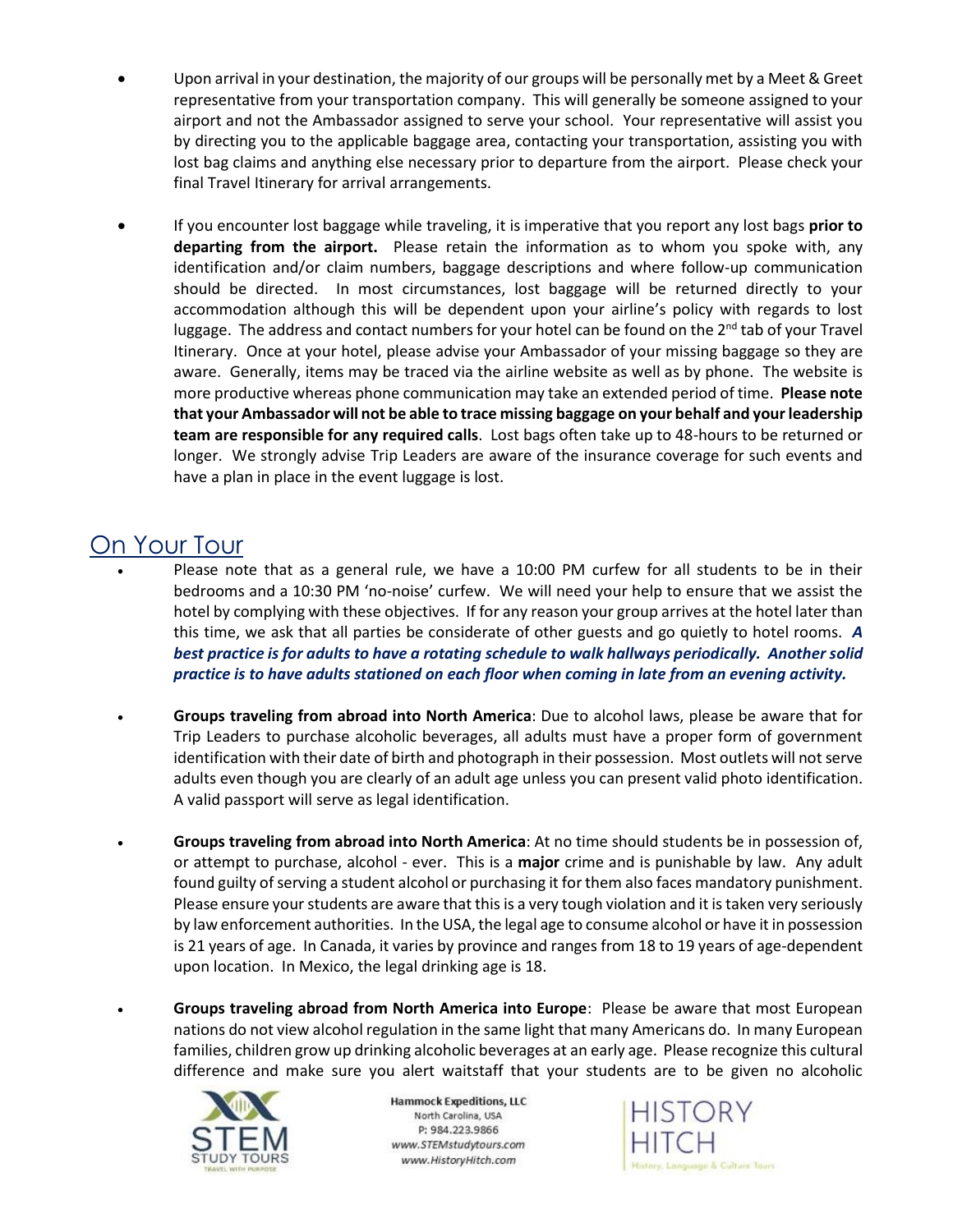beverages. At times, students do try other methods to discover possibilities so please remain alert and enforce the 'No Alcohol' rule for students on tour.

Although tipping is discretionary, it is customary to tip service providers. Service personnel that generally receive tips for performing service functions include wait staff in restaurants for "pay on own" meals, hotel bell staff if utilized, housekeepers, bus drivers, local guides, tour ambassadors and others who work in a service capacity on behalf of your group. For suggested customary tipping practices, please ask us.

**If you find that you would prefer to have gratuities for your Driver and Ambassador included in the cost of your tour, please alert us and we can happily add this in and disburse payment.** 

Please note that all pre-planned meals noted in your itinerary **do not require tipping**. If you have a motorcoach driver with your group for an extended period of time, *the best practice is to 'pass the hat' at the end of the tour to give your driver a suitable gratuity.*

| <b>Tipping Considerations</b> |                                                  |  |
|-------------------------------|--------------------------------------------------|--|
| <b>Bartenders</b>             | \$1 per $1 - 2$ beverages                        |  |
| <b>Housekeepers</b>           | \$1 per room occupant, per day                   |  |
| Hotel Bellmen                 | $$1$ per bag                                     |  |
| Motorcoach Drivers            | \$1 - \$2 per person, per day of service         |  |
| <b>Tour Ambassadors</b>       | \$2 - \$3 per person, per day of service         |  |
| Ski School Instructors        | \$2 - \$5 per person, per day of service         |  |
| Dive Instructors & Boat Crew  | \$5 for Instructor + \$5 for Boat Crew, per dive |  |

Below is a chart of standard tipping rates for 'good' service. If traveling to China, Africa or other locations, please consult us as tipping considerations vary by country.

**SPECIAL NOTE FOR GROUPS TRAVELING TO COSTA RICA**: In some locations, such as Costa Rica, you will also have the luxury of having a National Guide assisting our groups. In cases such as these, we would suggest you budget for \$3 a day for gratuities, per person traveling, to split between your motorcoach driver (\$1 per day, per person,) and the National Guide (\$2 per day, per person). Gratuities for your personal Ambassador will be in addition to this budget.

• We realize that Trip Leaders may wish to have time to themselves and we encourage you to do so. Take advantage of the destination's adult spots and have fun! We do ask though that someone is always dedicated to the supervision of the students and that you understand that at no time may an Ambassador, hotel staff member or other staff assist in supervision of your students. This is necessary during all times in the hotel as well as during day and evening activities. It's easy for the students to get excited and we know that you, as professional teachers, will want to ensure that students are kept orderly at all times. Please alert your Ambassador as to which adult and room number should be contacted on a daily basis in the event of any disruption.



**Hammock Expeditions, LLC** North Carolina, USA P: 984.223.9866 www.STEMstudytours.com www.HistoryHitch.com

HISTORY e & Culture Tours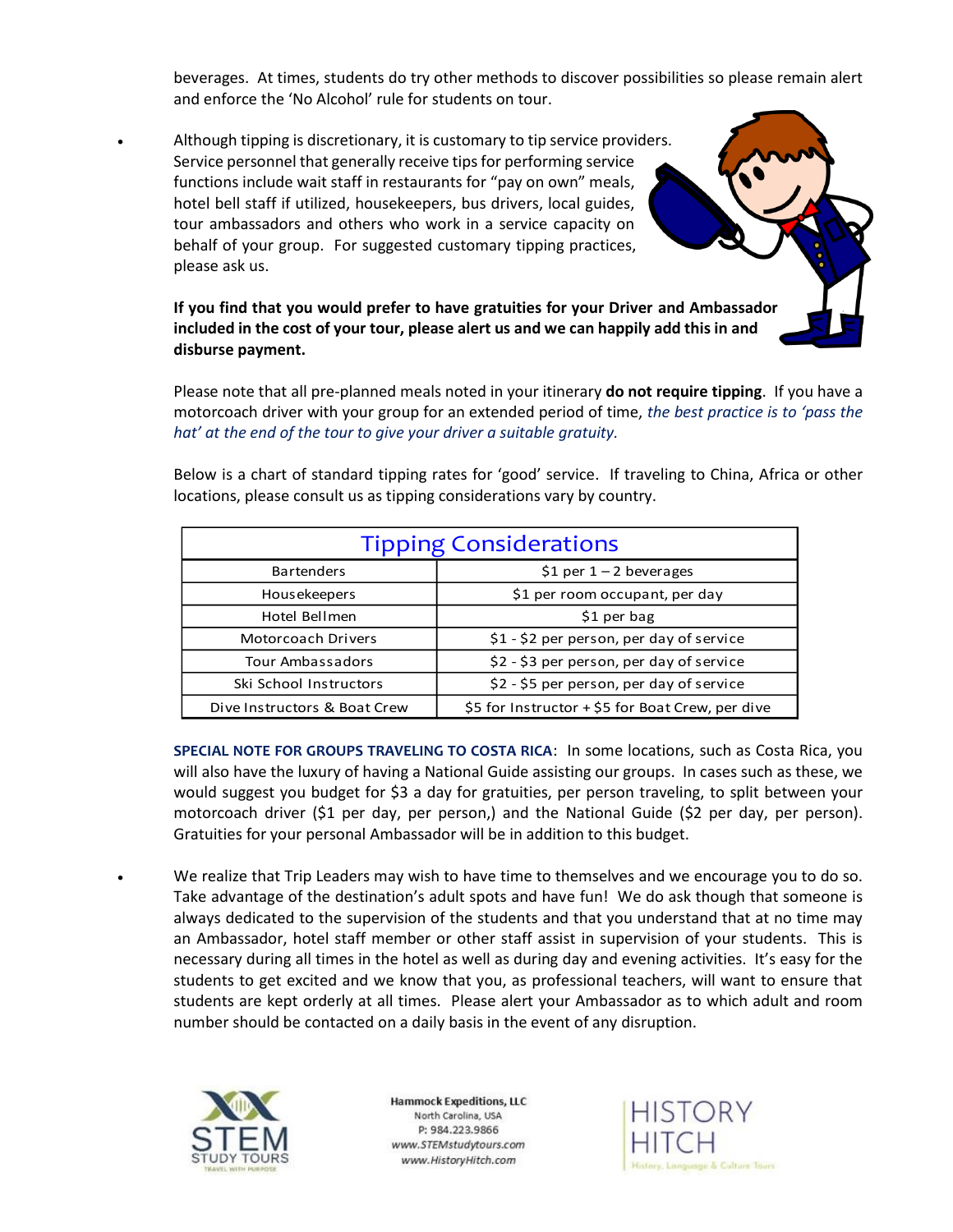It is very important that you, as responsible teachers, ensure you are **discussing use of sunscreen and bug repellent directly with your students**. While our team will touch on this during our Welcome & Safety Meeting, it is important **that you make it your responsibility** to regularly review this directly with your students and ensure their compliance. If anyone in your party needs to purchase additional supplies, please alert your Ambassador who can determine appropriate sources for purchase. With so many unknown possibilities, we want to make sure you are always able to help your students protect themselves from harm.



- For contact during the tour, we suggest downloading and using WhatsApp or Facebook Messenger. These are free-of-charge platforms and can be accessed through the internet. Please alert your Ambassador if you have a group page set up so they may also be in contact if needed.
- Please note that we must place student oversight responsibility with your staff. *A best practice is to have a rotating shift of adults to assist with any student needs* – from injury, to sickness, etc. Your Ambassador cannot take responsibility for care or supervision of students at any time.
- If rental equipment hire is an included part of your tour it will be provided for your group based upon your specific itinerary. At that time, some suppliers may request a credit card imprint from an adult to serve as a security deposit against loss or damage. The amount required may vary based upon your destination and supplier. Please be prepared to have a credit card ready.
- Please pay special attention to the timings listed for functions on your Itinerary as it is necessary for your group to be punctual at all times. As many desinations have multiple groups in attendance, **if your group is tardy, your reservation may be forfeited**. Please alert your Ambassador if you expect to encounter any delays during your weekly scheduling, so that they may pass this information to other groups, their Ambassadors, and other staff. We appreciate your punctuality!
- If during the course of your tour, equipment is lost or damaged, your credit card may be charged for replacement or you will be required to submit cash funds to cover the loss. Please check the terms and conditions of your travel insurance to determine if these charges may be appropriate for reimbursement and what paperwork will be required to support your insurance claim.
- If at any time you have concerns over your group's instruction, activities, meals, accommodation or other factors of your tour, we ask that you please bring this to the attention of your Ambassador **immediately**. This allows us an opportunity to work on your behalf and try to resolve the issue. We value this opportunity to rectify the situation. If we are made aware, we can usually assist you.
- Please note that your scheduled meals and activities are not considered 'private' and may incorporate other groups or individuals in your destination. If you desire private functions solely for your group, please enquire with us to identify applicable pricing structures for private events.
- If you are traveling on any of our Event Weeks, please understand your school will be mixed with pupils from other schools and locations. If small teams are required, as they are at Johnson Space Center, **your group will be intermixed with other schools to form teams**. The purpose of the event



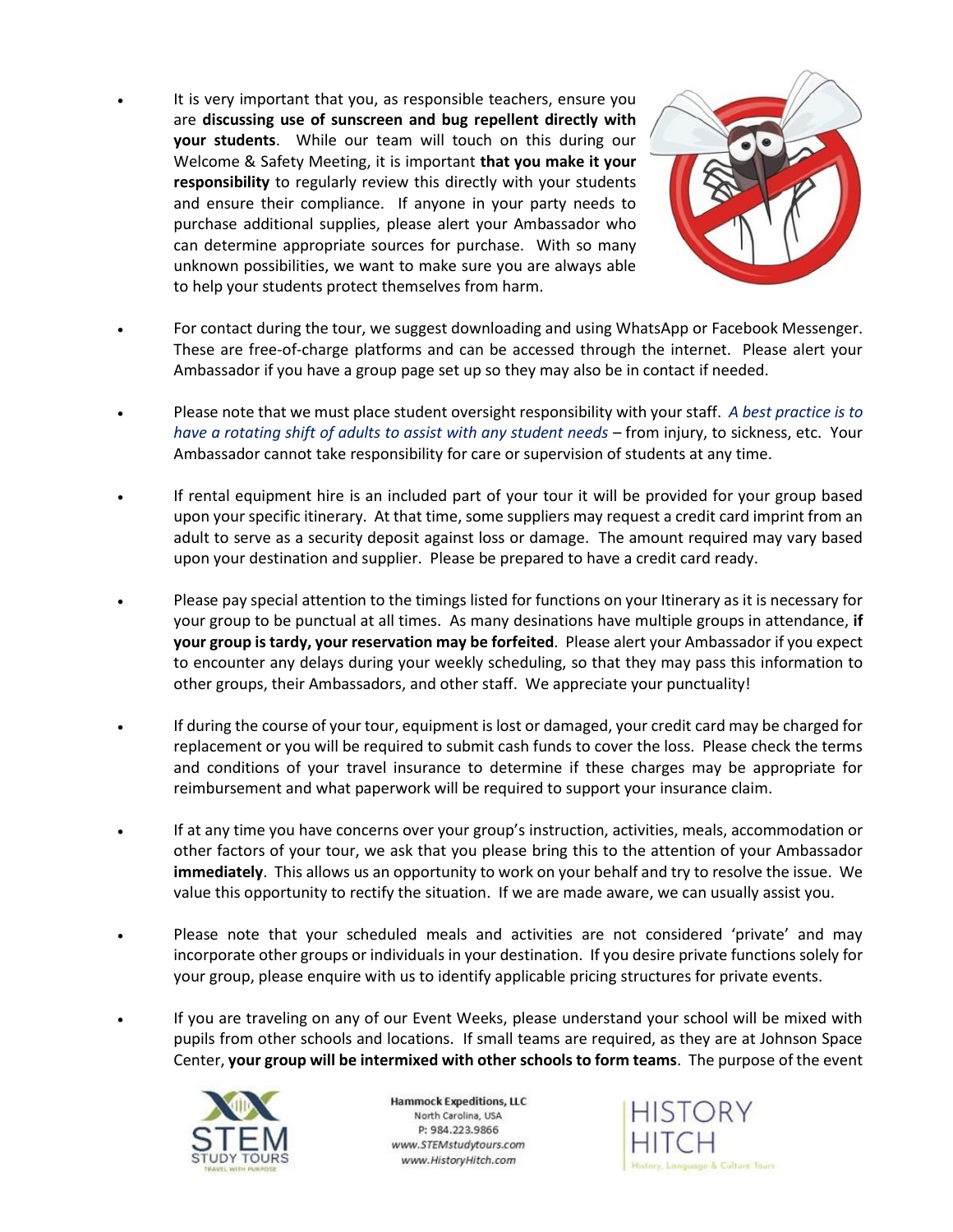is to collaborate and participate with other schools and students. If you do not wish to do this, you will need to book on a non-event date. Even then though, your school may be alongside another school, however your students will not be intermixed on multi-school teams. If you have any questions, please ask us! If you are booked for an event, get ready for an amazing experience!

- If your group is scheduled for an airport departure in the afternoon or evening hours, you will be required to vacate your hotel rooms, clear your bill with the hotel, and store your luggage after breakfast and before the stated "check-out time". This allows the hotel time to prepare for guests arriving on the same day as your departure. We always request that hotels offer complimentary luggage storage whenever possible but may not guarantee it. If a fee is required, *the best practice is to ask for a single room to have a late check-out and store all baggage in that room*. This alleviates multiple bag storage fees and most hotels are able to extend a late check-out to a single room.
- If you find that a party member has lost a specific item during the trip that you are unable to recover while visiting, the *best practice is to contact the location directly for follow-up*. Unfortunately, Tour Ambassadors are only in the area for the duration of your trip, so they are generally not local nor able to assist you after your group has departed. The *best practice is for the Trip Leader to contact the destination via telephone and request the Lost & Found extension*. From there, the staff responsible for this area will be able to check and let you know if items have been located and determine applicable costs for mailing the item(s) back to your school. You may find the telephone number and website of your hotel located on the 2<sup>nd</sup> tab of your itinerary. In most cases, you should be able to give a credit card directly to the vendor to cover any additional fees required for postage.
- If you have sustained an injury during your tour which requires enhanced airline services (seat type change, delayed flight, or other special circumstance), please note that this **must be handled by a member of the teaching staff directly with your travel insurance company**. While we would like to assist, our contract with airlines is for group seating requirements only and does not allow us to change any individual detail. All requests for services are handled by your insurance company who work directly with the airlines to secure your needs as per your Doctor's advice. Please ensure you receive appropriate documentation from the medical facility which you may then send to your insurance company to assist in a speedy transaction for reimbursement.
- If due to an injury you require additional medical assistance such as counseling, psychotherapy, physiotherapy or any other type of treatment, this must be facilitated through your insurance company directly. Your insurance experts will locate and make appropriate appointments as per your specific coverage. If your insurance does not allow coverage for these specific types of needs, they may still direct you as to local resources. Please note that your Ambassador may not execute this detail on your behalf.

#### Evening & Excursion Activities

We know that you like to keep your students busy and to help, we offer a variety of trips with different evening activities available. In most cases, we are also able to add-on activities. If you would like to do this, talk to our Operations staff who can let you know activities available in the area you are visiting. Please note that we only suggest options that are suitable for groups and not individual persons. If an activity does not offer group programming, this will not be offered however you may feel free to explore booking it from an independent standpoint. If you do this, please ensure that when making reservations, you include your Ambassador. We urge you to take the time to explore the destination's offerings independently so you have a good feel for other



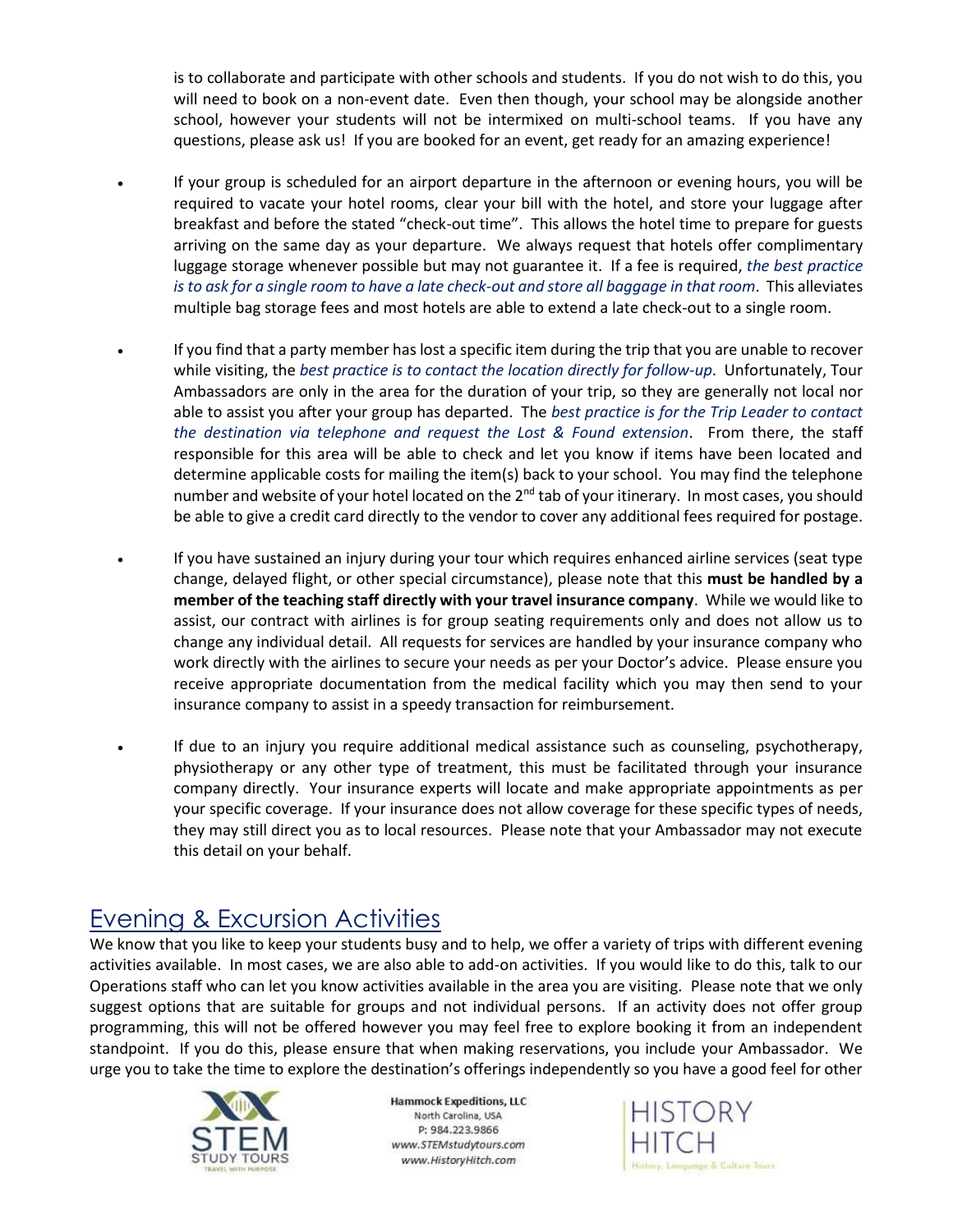potential activities which may be newly added or not originally listed. Please also be aware that some activities are weather dependent and may not be available upon arrival. There may also be other activities that, due to your dates of travel, may not be available as they are offered seasonally.

Please note that during evening activities it will be especially important to provide constant supervision to your students. During fun activities such as mini-golf, laser tag, wind tunnel rides and a variety of others, students get excited because they are usually having such a good time. Adult supervision will be necessary to ensure that all students are mindful, and behavior is at its best. Most activities will require adult participation so plan to be involved! If your students are bowling, we ask that you bowl too. Our suppliers always comment on the outstanding behavior of our groups so thank you for making this commitment.

If, during the course of the activity, your students generate trash, we ask that you please form a litter patrol and ensure the property is left as it was found. We know that you will not want to leave a property in poor condition, so we encourage you to assign this oversight task to a responsible party.

If you are planning to have in-house activities, please note that most hotels will impose a fee for conference room rental. Rental arrangements need to be pre-arranged in order to be secured. Once you have alerted us to your needs, we will inquire about availability and costs on your behalf. You will then have an option to move forward with booking these or decline.

Please note that if you do reserve activities in advance, even if you decide not to participate or use the facilities, you are still responsible for the associated fees if they have been reserved. This is because once reserved, it blocks other parties from being able to book the facility and the property management will need to collect the confirmed rate as they have held the space/activity specifically for your group. While our team will always try to work on your behalf to assist in negotiations, a reduction or cancellation of fees may not always be available. This applies to activities that are pre-booked, conference room rental fees, transportation that may have been pre-reserved and any other activities that have been 'confirmed' at your specific request.

Finally, we know that you have some evenings that you just need to take it easy but still want to do a little 'entertaining' for your students! Here are some good ideas for possible evenings on hotel grounds:

- 
- 
- 
- 
- School Olympics → Snowman Building Contest
- ◆ Talent Contest ◆ In-Room Movies Night
- ◆ Quiz Night ◆ Pajama Party
	- ◆ Bingo ◆ Charades

#### Loss of Passport

Every year we have travelers who inadvertently lose their passports causing stress, time and hassle for our Trip Leaders. The replacement process is not usually an easy one, so we wanted to share this with you to make sure everyone is 'in the know.' Our hope is that this may assist in putting strong procedures in place, so your valuable time is not spent chasing details and instead, spent on fun with your students!

#### *Best Practice*:

• Make a photocopy of each passport that is clear and easy to view. Check the actual copy to make sure it is not too light/dark or unreadable. In addition to your copy, each student should also keep a photocopy of their own passport in their hand luggage.



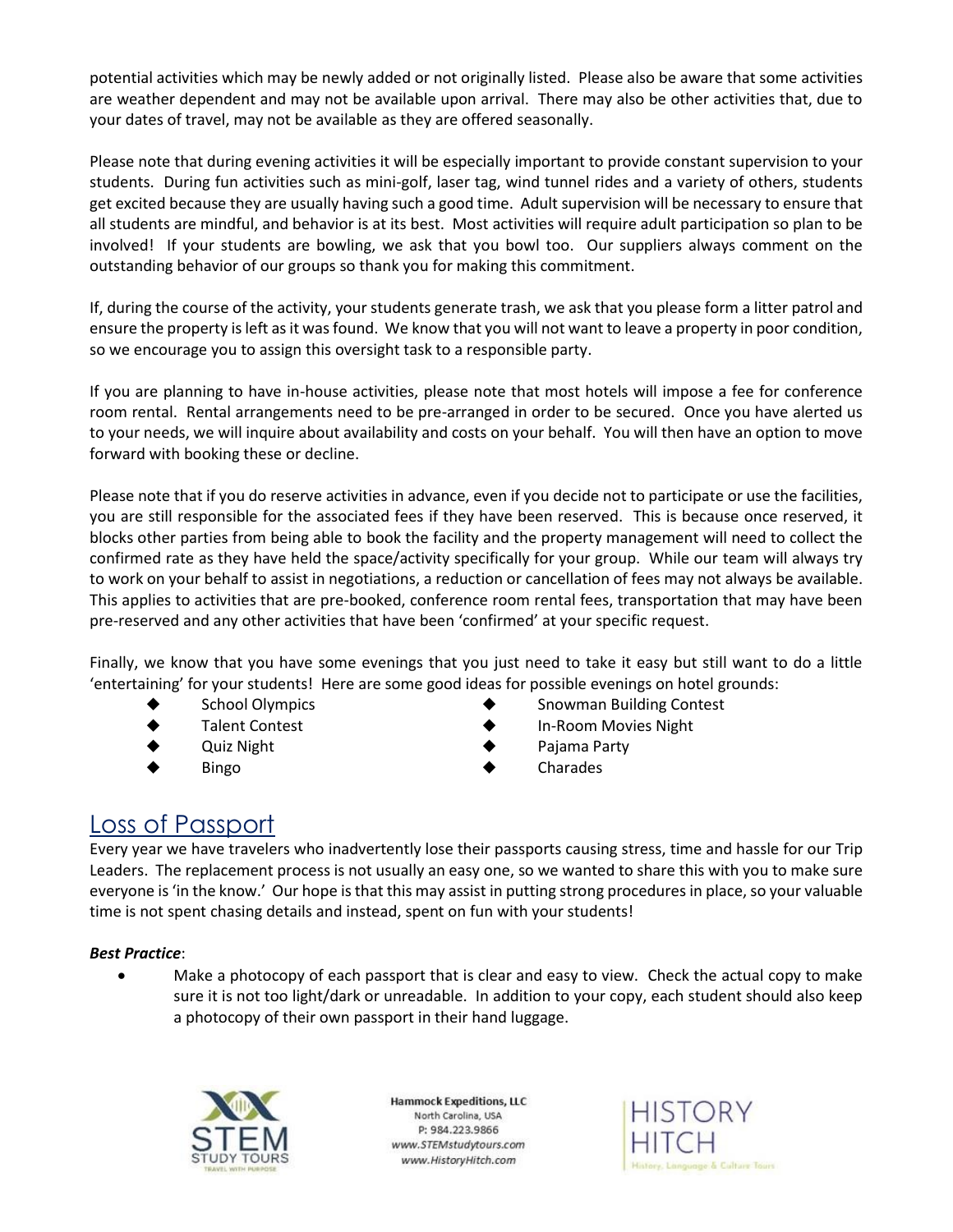- If an international visitor and traveling from abroad into the USA/Canada, all passengers should bring a photocopy of their ESTA/ETA authorization in their carry-on luggage in case of need.
- Upon arrival at your departure airport, students should be broken into small groups of 10 or less with one teacher assigned to each set of students for passport collection. Immediately following boarding (if not before), passports should be collected by the teacher responsible and placed in a sealed/closable bag.
- During your international flight, passengers should use their passport photocopy to gather the information necessary to fill out any required immigration forms. Many students forget their passport and leave it on the plane.
- When preparing to enter Customs & Immigrations, students should gather in their small preassigned groups. Teachers should again pass out the passports for each individual student. The teacher responsible for the small group should enter the Customs & Immigrations queue first and when finished, wait for his/her students on the other side to immediately collect all passports. The passports should not be given out again until the return journey home.
- Upon arrival at the hotel, teachers should place all passports in a safety deposit box or the hotel safe until it is time to return home. Please check with your Ambassador upon arrival to determine what facilities are available at your accommodation.
- On return home, follow the reverse procedures.

If a passport is lost, please understand the following procedures which will be required to be activated for replacement:

- 1. Any lost passports should be reported immediately to your Ambassador.
- 2. A Police Report will be requested by the Consulate. Please file a formal report and retain the copy which will be needed for the consulate office, boarding a flight for the replacement appointment, as well as for potential insurance reimbursement of travel fees.
- 3. Once reported, our team will locate the nearest Consulate office and initiate an appointment request. Please be advised that Consulate offices are not open on weekends so a midweek appointment will usually be made. This most often results in a missed day of activities.
- 4. One adult and the student will be required to travel to the Consulate to apply for a replacement passport. Please be advised that dependent upon the passport issuer, this may be a challenging process as not all Embassies have offices in key cities.
- 5. If flights to the Consulate are required, the Tour Leader will be required to make flight reservations for the student and adult traveling. Monetary expense can be a significant amount dependent upon where you are located. Flight reservations may usually be made on a hotel computer. The credit card used to purchase the flights must be the adult that travels with the student as tickets may not be purchased using an independent party's credit card within 48-hours of travel. The adult traveling will need to ensure that the credit amount required for the tickets will be available for use on the card.



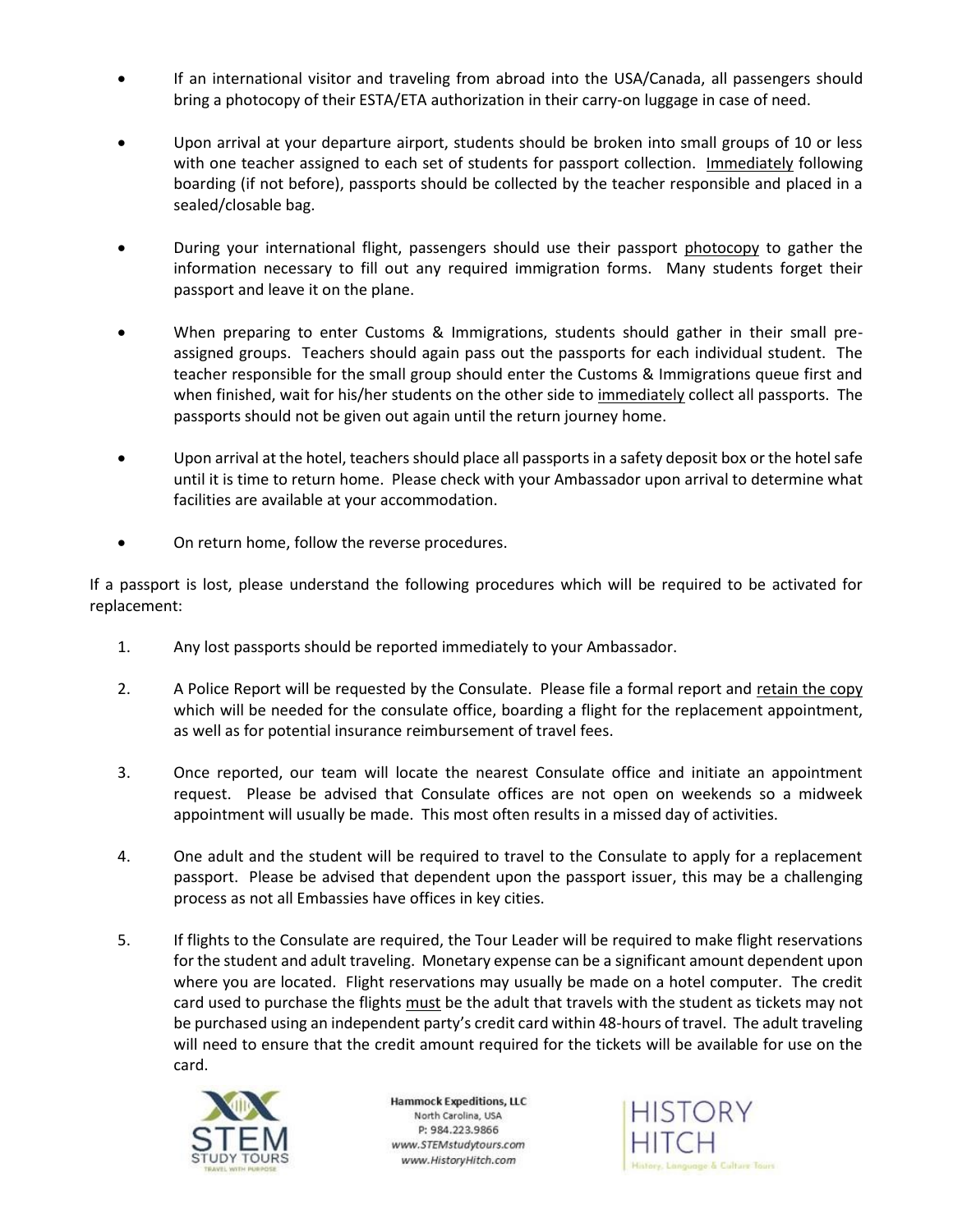- 6. The party will be responsible for all transportation fees to/from the hotel, the airport and the Consulate for both the student as well as the accompanying adult.
- 7. If under the age of 18, a letter must be written and signed by BOTH parents granting their permission for the adult accompanying the student to seek a replacement passport on behalf of the child. This usually must be notarized and requires both parents' signatures. A copy of the parents' passports or identification cards, plus a copy of the child's birth certificate should accompany the parents' letter. Please be aware that even if the child's parents live in different parts of the world or one is traveling, or they are no longer married, both parents' notarized signatures are usually required for replacement. If one parent is deceased, a death record may be requested.
- 8. The child must be transported to a location to get two passport pictures. This can generally be accomplished via taxi/uber from a local operator.
- 9. The cost to replace a passport varies by country but generally ranges from \$150 to \$200 and must be paid at the time of the appointment. Please plan on a cash payment as many Consulate locations will not accept credit cards.
- 10. If a flight is required, each person traveling will be required to show picture identification to pass through security to board the aircraft. If this is not available, please make sure to bring your photocopy of the passport, the police report showing it has been lost/stolen, as well as all documents. Arrive early and speak to the Officer in charge to ensure that boarding will be allowed without an official identification card. Be prepared to show all documentation, **including your appointment confirmation at the Consulate** to the Officer assisting you to expedite any potential issues. Have our telephone number handy in case of need.
- 11. Travel insurance may cover all or some of the costs associated with replacement of a lost passport. We urge Trip Leaders to review their insurance policy prior to travel to understand what will be covered and which documents will be required in the event of such a claim.
- 12. In the event activities are required to be forfeited for the student and teacher accompanying him/her due to travel required, please be advised that refunds may not be issued. Please check with your insurance company to determine if scheduled activities may be eligible for reimbursement.

#### *Minimizing the risk of a lost passport will go a long way in ensuring the overall success and smooth operation of your trip.*

#### Accommodations

• Please note that all chargeable hotel items, including telephone calls, movies and other purchases must be settled prior to hotel departure. You will want to review this with your group. If you would like to activate room charging, a credit card or cash deposit should be left with the front desk for authorization. Additionally, if you wish to add-on any additional components, activities, snack or meal services, or other purchases that are not pre-packaged for your tour, all fees must be paid to the hotel at the time of ordering.



**Hammock Expeditions, LLC** North Carolina, USA P: 984.223.9866 www.STEMstudytours.com www.HistoryHitch.com

**HISTORY** ry, Language & Culture Tours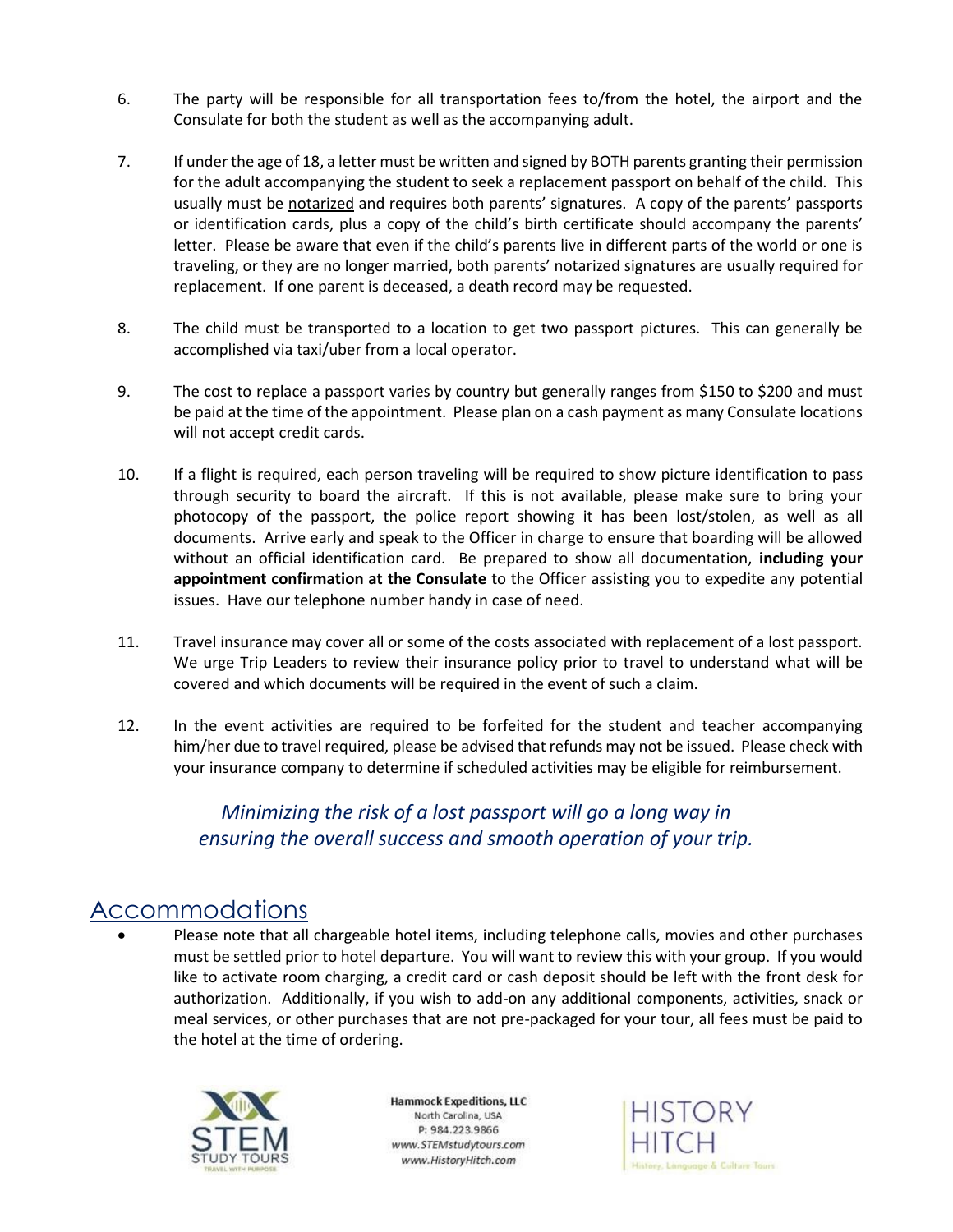- Many facilities have a swimming pool available for your group's use. Please note that in most cases, **lifeguards are not on duty**. If a member of your party is not a certified lifeguard and you wish to have one present, please alert your Ambassador once in resort. They will be able to determine if lifeguards may be available for hire and the appropriate fees for hiring. If your school mandates use of a lifeguard, we highly recommend having a member of your staff certified prior to travel.
- When it comes time to leave your hotel at the end of your tour, we ask that you schedule an appropriate time slot with the Front Desk staff to walk the rooms utilized by your group with a hotel staff member and clear your folio of any outstanding charges that may be imposed for damages. As a general rule, most Trip Leaders schedule this walk approximately 1-hour prior to the actual departure from the property. Your Ambassador will assist you with scheduling of this appointment if you so desire.
- To avoid any unnecessary room damage fees, we suggest inspecting each guest room for damage which may have occurred prior to your group's arrival. During your Welcome, Safety & Orientation Meeting, forms will be distributed by your Ambassador (one form per room) to enable you to annotate any damage in guest rooms. All occupants of each room should take a few moments to inspect the room and record any deficiencies / damage. The completed forms should then be handed in to the front desk so they may be photocopied, and the originals will be given back to you to be referenced during the post-tour room inspection, prior to check-out.
- Please ensure you document any rooming preference requests to us and we, in turn, will provide them to your hotel. If a hotel is not aware of your preferences, they will not be able to block your rooming correctly. Common requests are boys and girls grouped together but on different floors, everyone on a single floor with gender breakouts on one side of the hall, teacher rooms placed on the outside of the student rooms, etc. The rooming list is submitted to the hotel with all requests shown but please do understand, we may not guarantee that all requests will be able to be honored. This includes having rooms in one specified area of a hotel, on a single floor or multiple floors, or close together. Accommodation suppliers try to schedule these according to specific requests however they cannot control the rooming arrangement of guests that are already in-house prior to your arrival.
- Many hotels impose a key replacement fee when a key has been lost. Please check with your specific hotel for details. If a replacement fee is required, this must be paid by the room occupants prior to departure.
- For student rooming, standard practice for obtaining best rates includes ensuring maximum occupancy of each guest room. A standard student room for most North/Central American hotels is a room with two beds which will sleep four students. Bed spaces may be of any size and also include pull-out units, roll-aways or bed-n-bag (portable) units when necessary. In European hotels, many hotel rooms are able to supply single beds for individual use in multi-passenger rooms (i.e. rooms that sleep  $4 - 8$  students).
- For adult rooming, standard practice is to have a single sleeping space (bed) for each adult. If a couple is married or notated as a 'partner,' a larger bed may be used for two persons. Bed spaces may be of any size and also include pull-out units.



**Hammock Expeditions, LLC** North Carolina, USA P: 984.223.9866 www.STEMstudytours.com www.HistoryHitch.com

**HISTORY** ory, Language & Culture Tours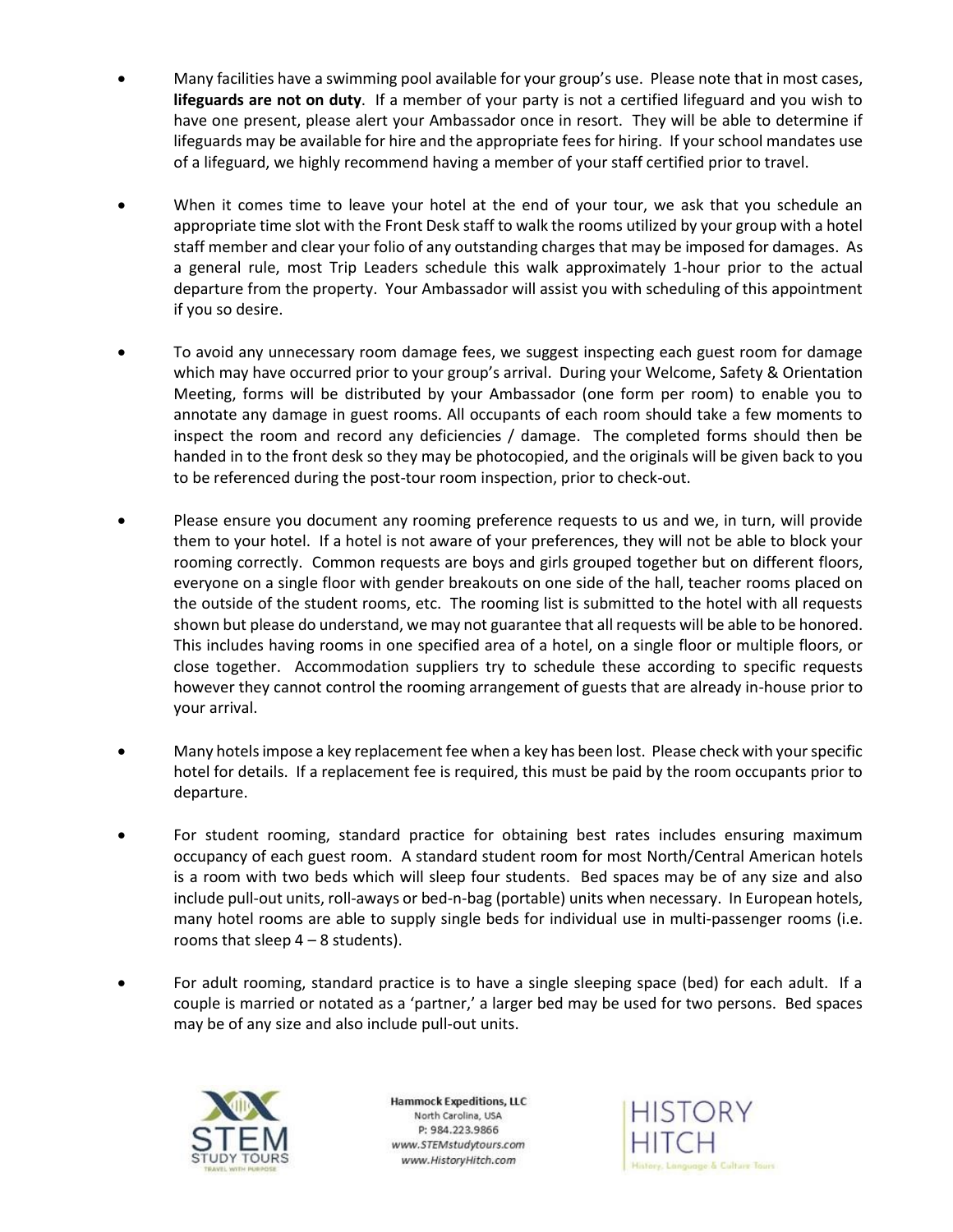- Please note that all room configurations are a direct reflection of your booking request and quoted price. If rooms need to be added due to boy/girl mix or alteration in teaching staff, in most circumstances your quote will also change to reflect added room requirements. Please help to make us aware of any changes at your very earliest convenience so we may ensure that your accommodation property has additional rooming available for your group.
- Most accommodation partners are able to provide our groups with safety deposit boxes and in some cases, in-room safes to store your valuables. At times, there are fees to utilize these features. *We strongly recommend collection and storage of all student passports to guard against potential loss.* Please request assignment of safety deposit boxes from the Front Desk Staff upon arrival. Also, please be aware that during busy times, your school may only be allocated a single or small number of boxes due to the number of guests in the hotel.
- Some hotel properties may require a pre-authorization of funds via credit card or a cash deposit prior to check-in for security purposes. Please ensure you have a credit card available for security deposit purposes.
- If traveling to Europe, please be advised that as a general rule, European hotels do not release group rooming until a day or two prior to arrival. While we understand that this is trying at best, please understand that we will make you aware of your specific rooming via email as soon as we receive it from your hotel.

#### Meals

Please be aware that meals will often not be identical to the type of meals you may be used to. Following are some notes and tips we'd like to share and items to be aware of:

- In Europe, breakfasts are typically 'continental' and consist of breads, cheeses, fruits and meats. In the Americas, breakfasts are usually sweet in taste and consist of items such as pancakes, French toast, eggs, potatoes, pastries, etc. As this might be different to what is usually consumed by your students, we recommend that if they would like to have different items, these are purchased independently.
- Please note that most tours do not offer a choice in meal plans. If you have a serious issue, please contact us when initially setting up your trip and we will be happy to assist if we are able to do so.
- **We always try to ensure that a specific option is available for group members listed as vegetarians.**  Generally, only the quantity listed in your registration documents is prepared. If additional students wish to change to a vegetarian option after arrival, please contact your Ambassador who will consult the culinary team with your requests. In some cases, there is an additional supplier charge for a vegetarian option. If this is the case and the passenger was not originally noted as a Vegetarian (so not already pre-paid for this option), please know that you will be responsible for any upgrade fees, paying this directly to the restaurant at the time of the meal. At the time of this writing, only a single supplier (in Texas) has an upgrade charge for a vegetarian meal.
- **Please note that 'vegan' and 'organic' food options are not usually available in group menu options. As in the case with food options on flights, if you have someone who cannot consume**



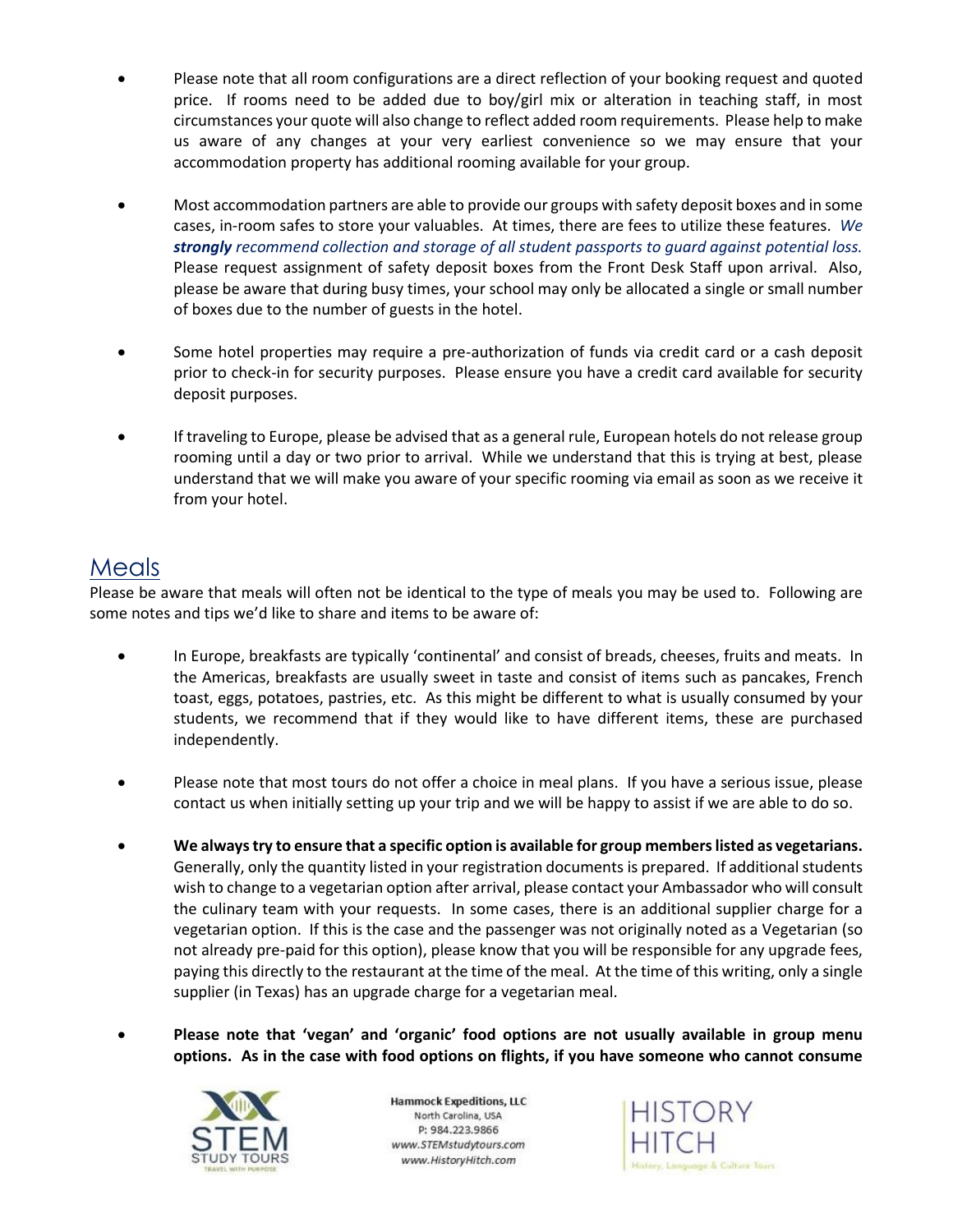**standard group menu options due to preferences or food allergies, the best practice is to purchase an independent meal for them. Please contact us to determine which meals can be accommodated and which may need to be purchased independently.** Different countries and cities have different dining plans so while it may be simple to find Vegan food in New York, it may not be offered at all in a different area of the country. As with any group tour, our group options take advantage of the local cuisine offered at the best pricing for overall student consumption and are set up to serve 'the group'. In some instances, this means we do not have the ability to cater to individual needs.

- If your group is set up to participate in a pizza night, please understand that in most locations, pizzas include cheese.When we order pizzas for your group, we will try to also include at least one pizza with no cheese, but please understand that it is not always available to us. **If you have a passenger that may not eat cheese due to an allergy or dietary preference, please be prepared to purchase an independent meal option for the passenger.** Pizzas are ordered for the entire group's consumption and are not ordered per passenger. If an additional option is needed for an individual passenger, please understand it is your responsibility to bear any additional fees required.
- If adults who are traveling with a group wish to purchase alcoholic beverages or if any group member desires an option that is not included in the standard meal plan, the school is welcome to have these added but also must be responsible for full payment at the time service is rendered.
- General breakfast times range from 7 AM to 8 AM and dinner times from 6 PM to 8 PM. This will vary dependent upon activities scheduled for the group. Please note that while you may request change, most suppliers are very limited in flexibility. Once a specific time has been set, culinary and service personnel are all scheduled around the time indicated. Please speak to your Ambassador directly if you need to request a time change.
- In some destinations, a boxed dinner meal is provided on the day of arrival, and in some cases, no meal is included on arrival. This is due to varying arrival times. We do not want to charge you for something you will not be able to use. If your group is scheduled for a boxed sandwich meal, it allows your group to take meals back to their individual rooms after a long day of travel if they so desire. If no meal is scheduled and you would like to add on an option once your flight timings are confirmed, simply let us know and we will be happy to seek options for you. If you do not add on an option and are arriving late, we suggest purchasing items prior to departing the airport if needed. In some cases, you may ask your bus driver to make a stop at a fast-food restaurant for you, but please be aware that what has been booked is a direct airport-to-hotel transfer so a stop may not be available.
- If your departure from a destination falls in the early morning hours, please check your Itinerary to determine if a breakfast will be available for your group. We do apologize but often it is just not possible to arrange breakfasts in the very early hours.



**Hammock Expeditions, LLC** North Carolina, USA P: 984.223.9866 www.STEMstudytours.com www.HistoryHitch.com

**HISTORY** ory, Language & Culture Tours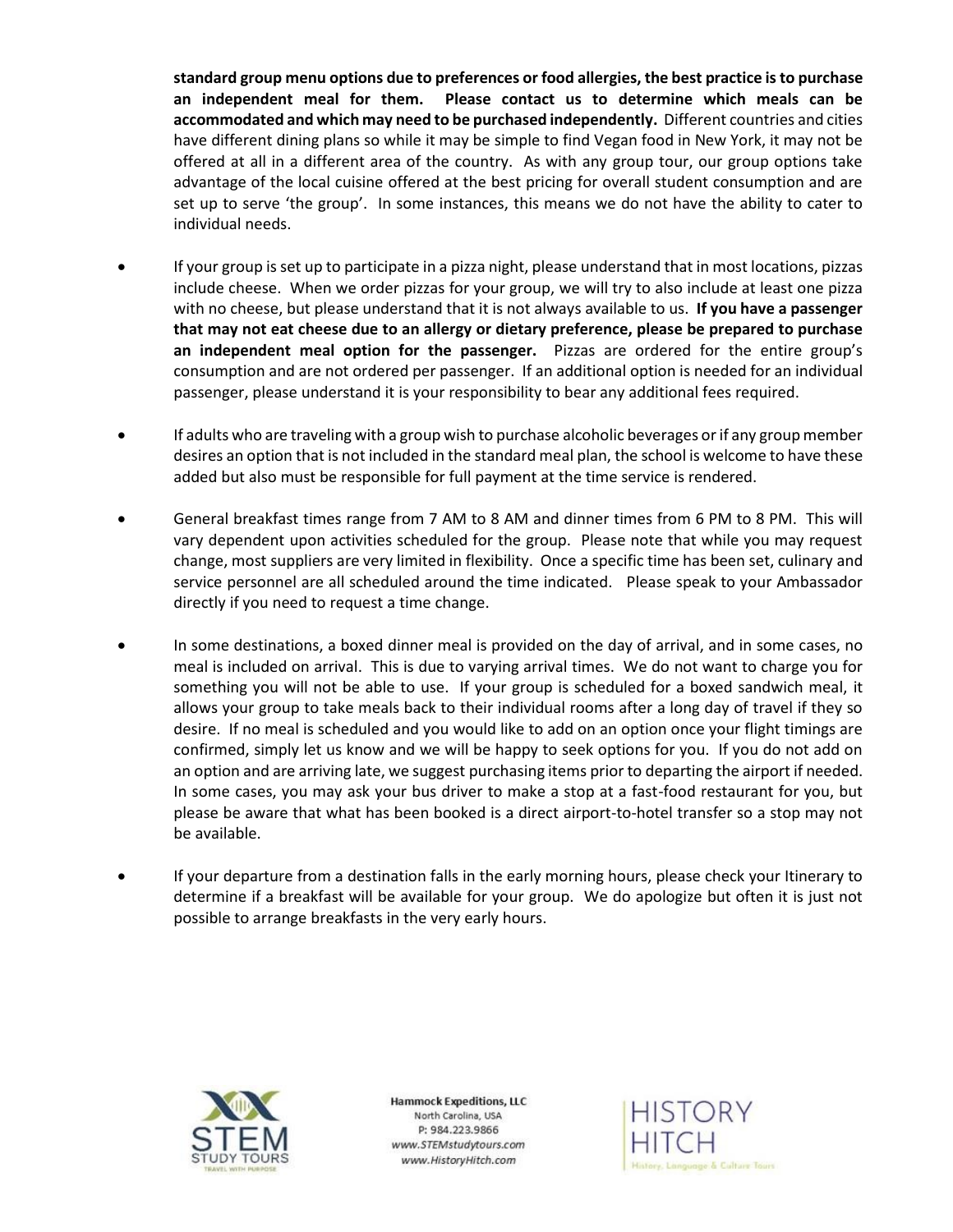#### Your Ambassador

The "Hammock Expeditions Difference" means more than just incredible destinations, awesome trips and competitive pricing. In our quest to provide our clients with the highest levels of service and personalization, we offer a dedicated, **Personal Tour Ambassador** with each tour. Your Ambassador's role is to provide immediate assistance and to act as liaison between the group and each element of the trip – hotel, transportation, activities, and so on. As highly trained service professionals, Ambassadors deliver outstanding customer service, handle special requests and assist in emergency



situations. Many of our Ambassadors form long-lasting relationships with the groups they serve and are requested by those groups year after year. The comfort and convenience of having an Ambassador with your group at all times, combined with the ongoing, dedicated support of our Operations office, means that traveling has never been easier.

**Please note that your Ambassador is not a 'local guide' nor should they be considered one**. Your Ambassador is highly trained in specific operations and is placed in their role to serve as a liaison and management tool representing both your school's interest as well as the overall interests of our Company. The direct oversight of the scheduled itinerary including ensuring your room accommodations are correct and meet your satisfaction, that meals served are adequate for your group needs, instructors are on time and classes progress accordingly, and most importantly, injury protocol and emergency management operations, all combine to create the key focus of your personal Ambassador. Your Ambassador may or may not have had the privilege of working in your destination before and should not be considered as having a wealth of local knowledge. If you have specific questions that relate to the area you are visiting, please feel free to enquire and your Ambassador will seek out an answer. In most extra long-haul destinations (China, Africa, New Zealand, Peru, etc), a local representative is also paired with your group to be able to serve as a local guide. If you also have an interest in securing additional resources, please let us know and we will be happy to make inquiries providing you with applicable rates for specialized experts.

A few more points for your consideration….

- Please note that your Ambassador is here to serve you and to ensure you receive the highest level of service. If you come across any area which requires assistance, please immediately notify your Ambassador so that he or she may initiate a plan for rectification.
- One of the ways we measure progress is by requesting your feedback. We ask for you to assist us by filling in a short 1-page report approximately 3-days into your journey. This report gives us a good picture of your experience and allows us time to identify and repair potential problems. The report is a simple multiple-choice check-off document with room for you to share comments if you so desire. At the end of your trip, we will also ask for your overall feedback on an End-of-Trip Report. This will be emailed to you upon your return, and as always, we greatly value your response and comments. We then use your specific feedback to continue to build great experiences!
- Please note that while your Ambassador may have a personal vehicle available to them, they may not transport any group member at any time due to liability reasons. This includes errands, shopping, or trips to medical facilities. Your Ambassador may also not purchase goods or supplies on your behalf. This includes alcohol purchases for adult party members. All destinations have means of public transportation which may include area shuttles/trolleys/taxis and we urge you to use these modes of transport. If a member of your party is hospitalized, please check directly with